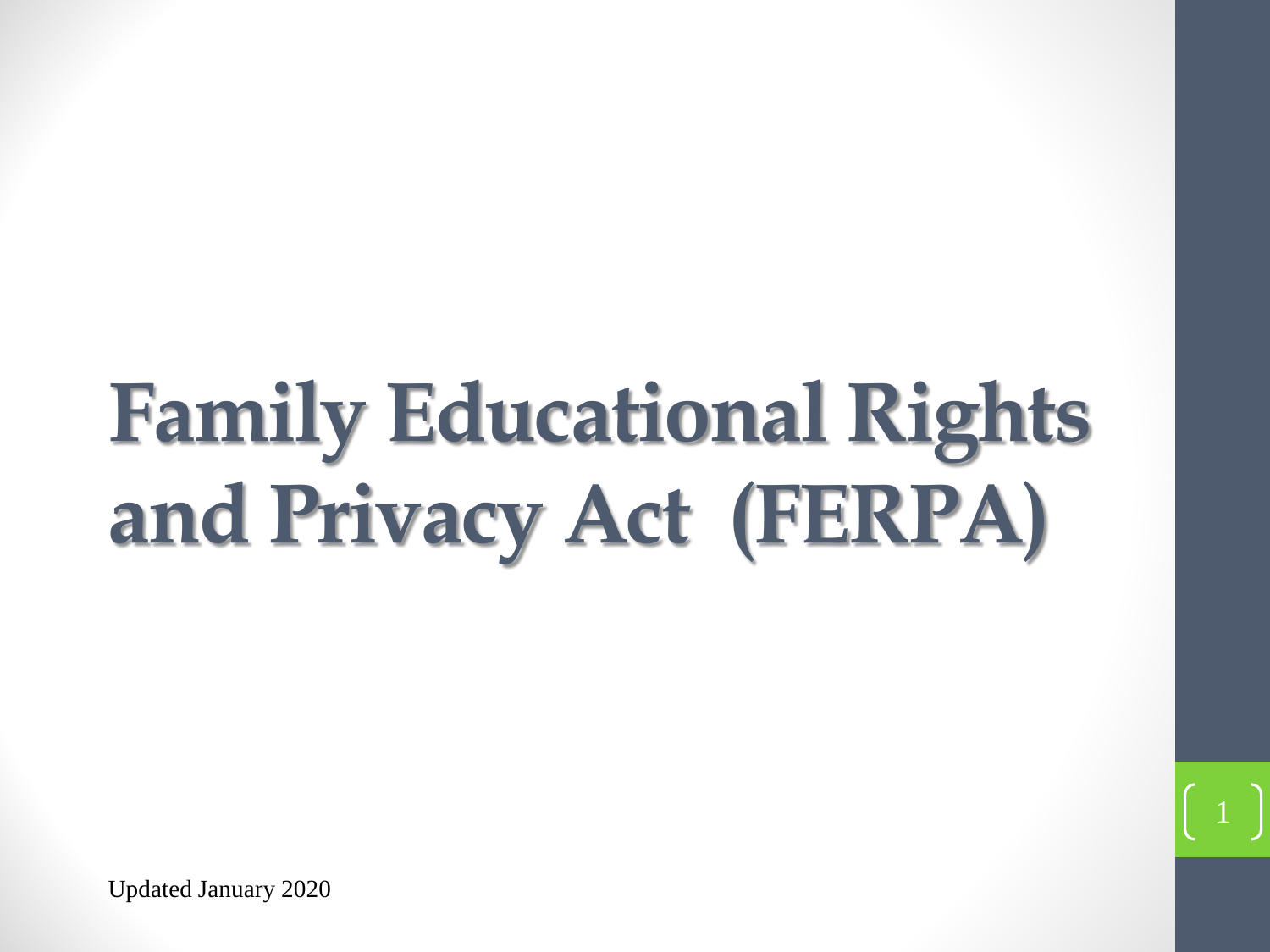## What is FERPA?

- Family Educational Rights and Privacy Act of 1974
- FERPA applies to "any public or private agency or institution which is the recipient of funds under any applicable program" of the U.S. Department of Education.
- FERPA gives certain rights to students to have their information protected as private, and to make decisions regarding their records (and the contents of those records).
- FERPA also obligates faculty/staff to follow certain rules about protecting student information.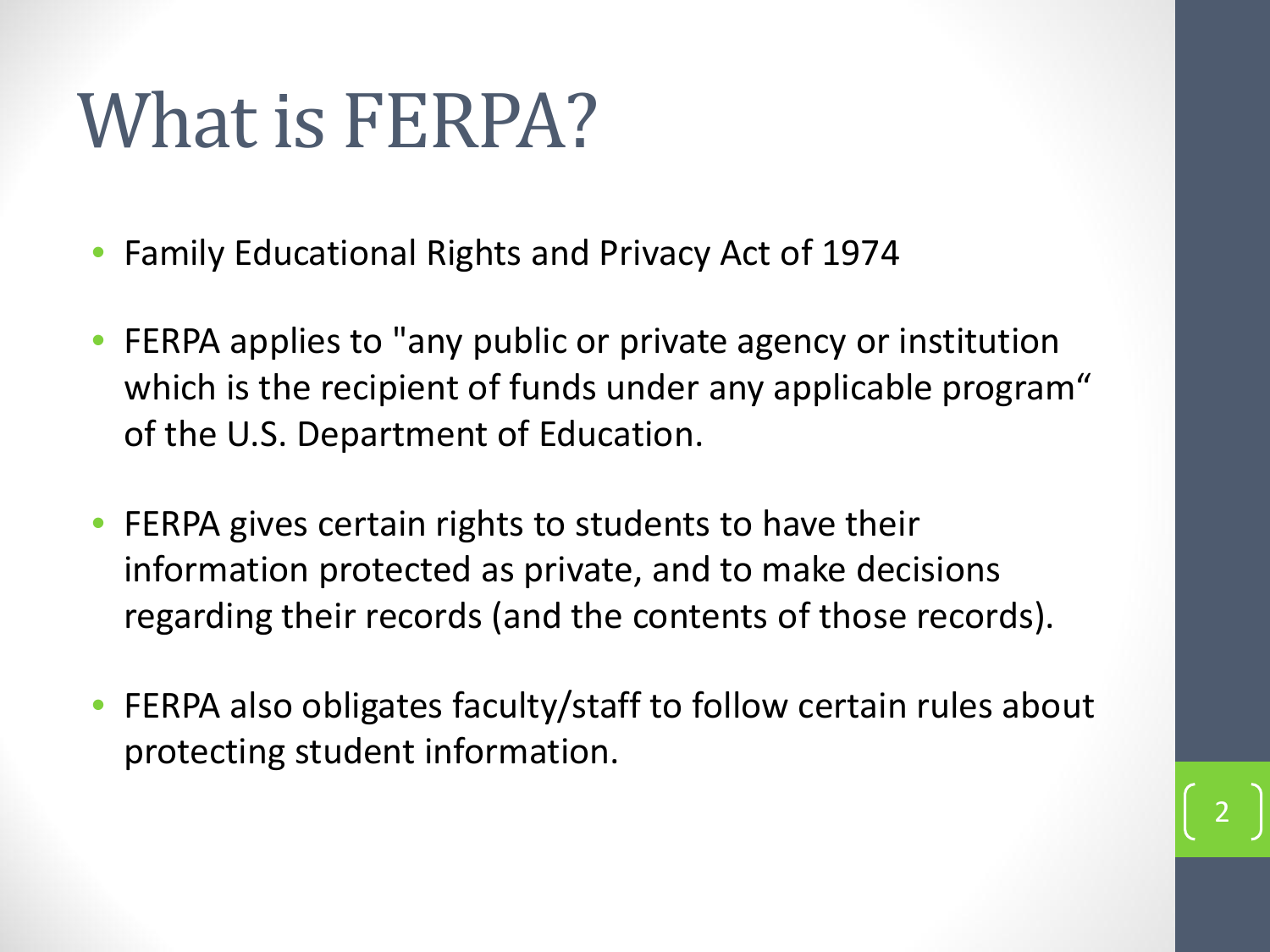## Who has rights under FERPA?

- Students who are enrolled or have been enrolled at the University of Connecticut, and about whom the University maintains records
- Regardless of age (even if under 18)
- Degree/Non-Degree
- Includes participation in distance education via videoconference, satellite, internet or other electronic means or telecommunication technologies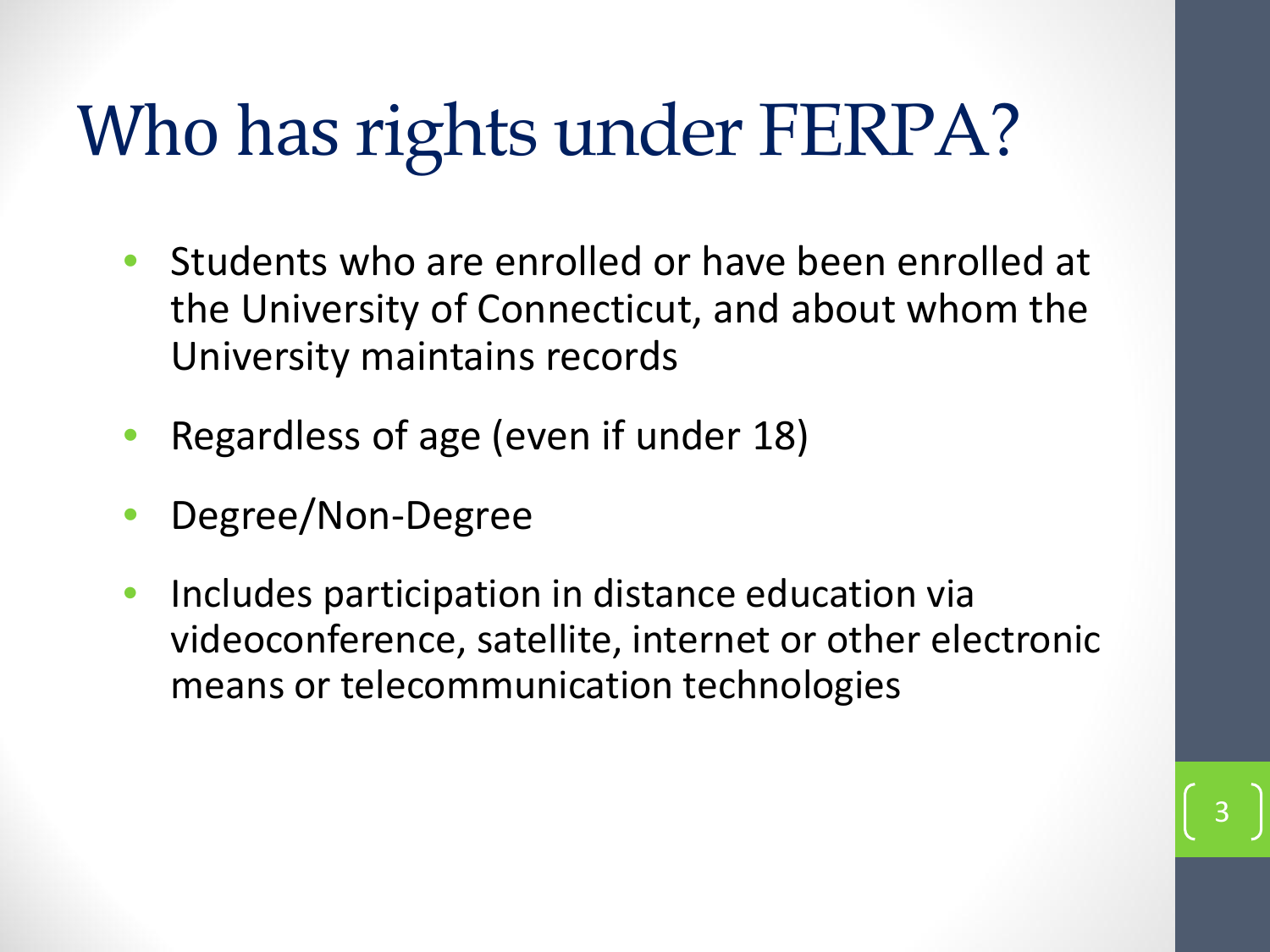#### What is an "Education Record?"

- 1. records, files, documents, and other materials that contain information *directly related to a student,* and
- 2. that are *maintained by an educational agency* or institution or by a person acting for such agency or institution.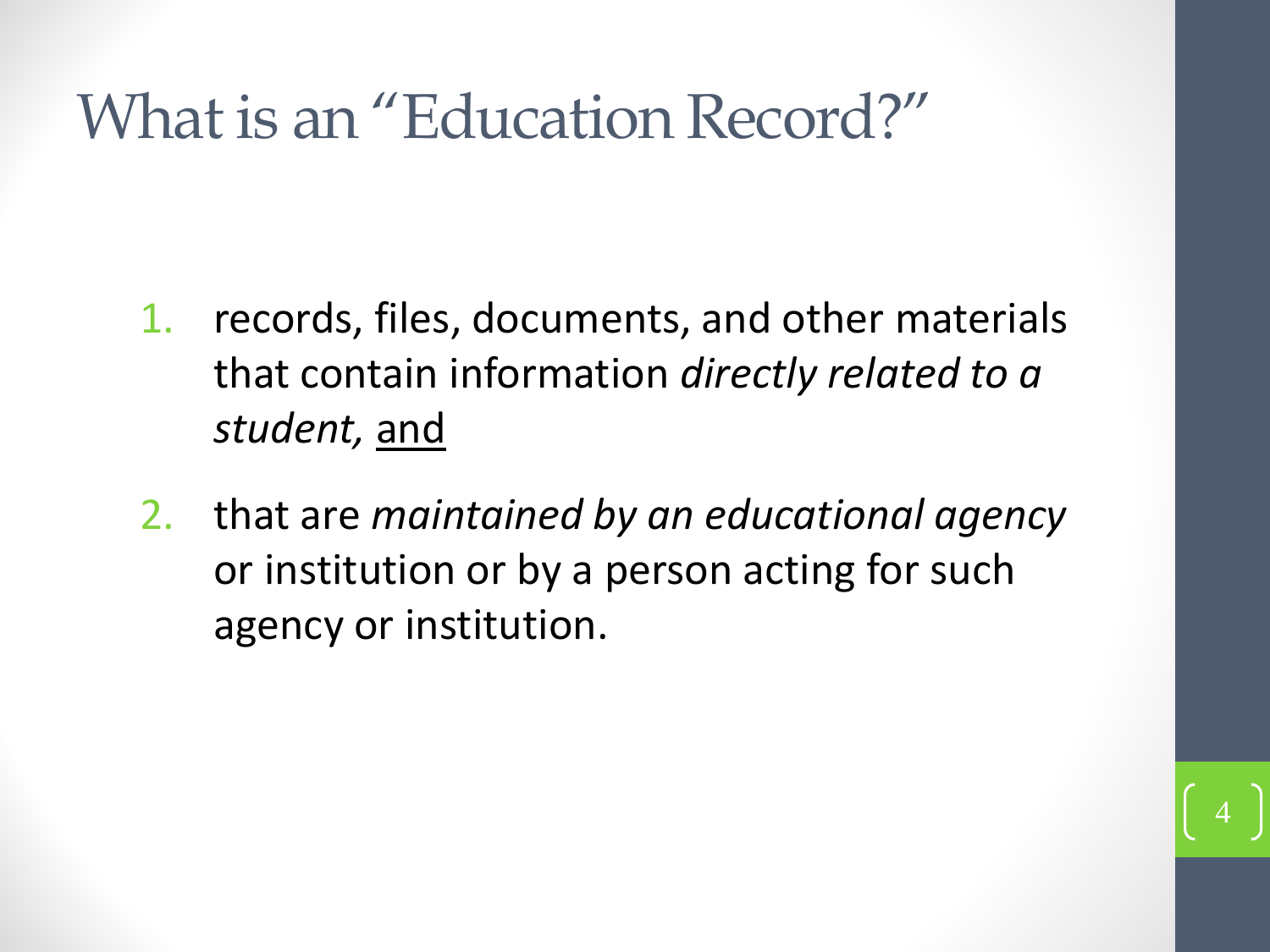What is an "Education Record?" *(con't)*

*Two prong test:*

- 1. Does the University maintain the record?
- 2. Does it contain information related to a student (such that they could be individually identified?)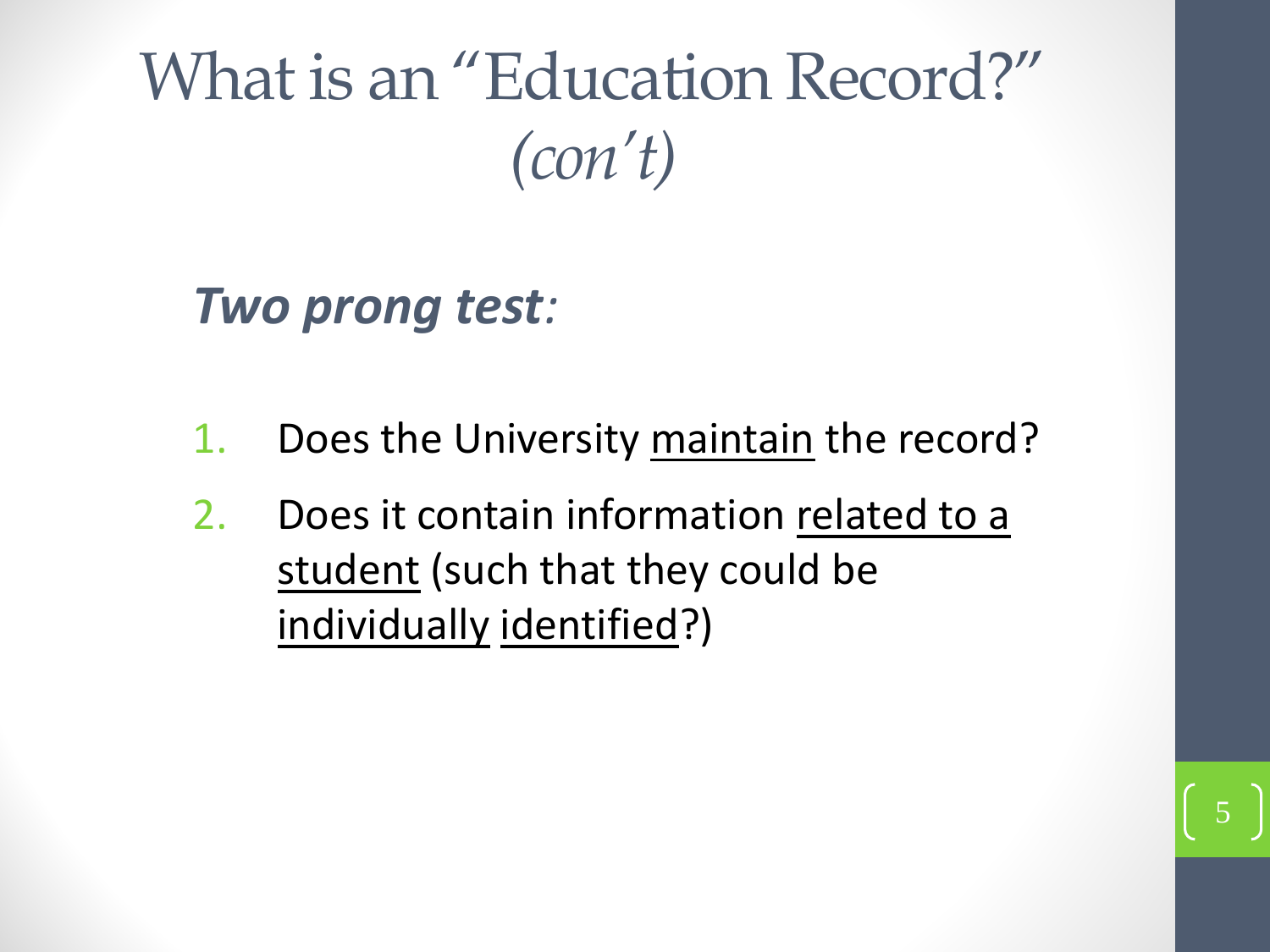### **"Personally Identifiable"**

- Not just NAME!!!
- "Alone, or in combination", "linked or linkable" to a specific individual
- Would "allow a reasonable person in the school or community who does not have personal knowledge of the relevant circumstances to identify the student with reasonable certainty."
- Examples: SSN, biometric identifiers, names/addresses of family members, address, date/place of birth, mother's maiden name, etc.

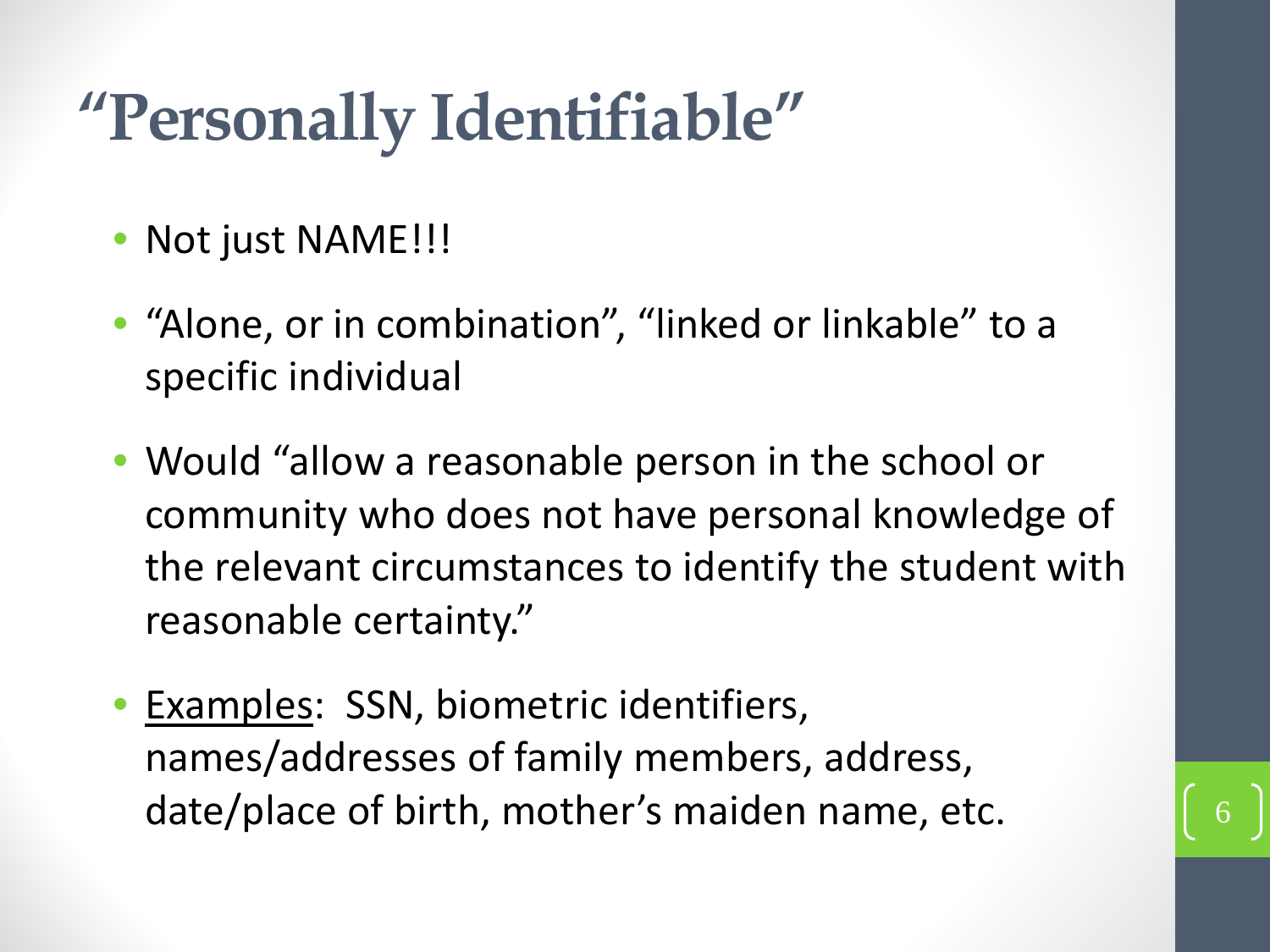#### What is not covered by FERPA?

There are certain categories of records that are not covered by FERPA, even though they identify a student and are maintained by the University.

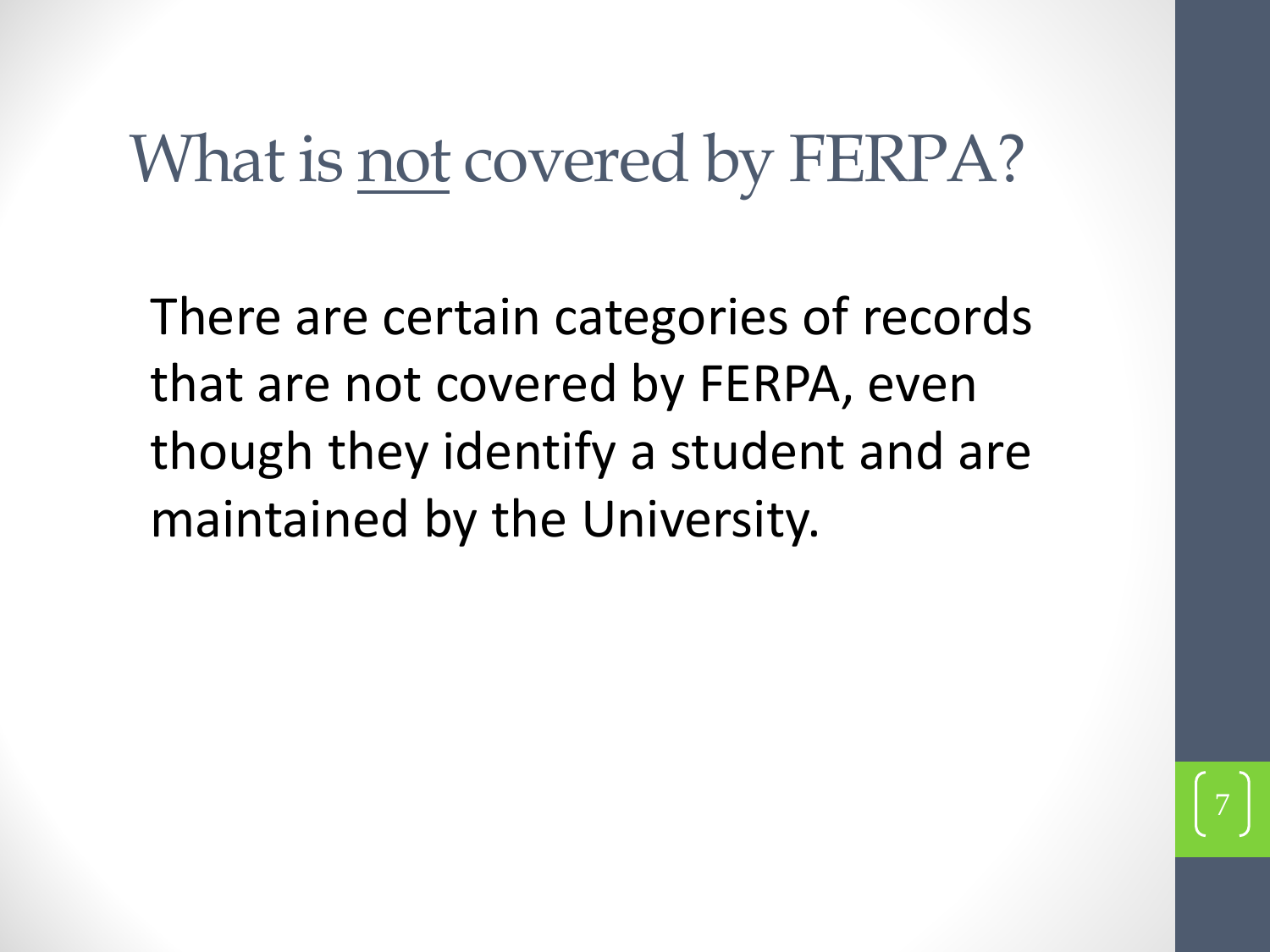#### What is not covered by FERPA?

(But… watch out for CAVEATS!)

- 1<sup>st</sup> hand observations
- Certain law enforcement records
- Certain medical treatment records
- *Employment records* (but… watch out for student employment records)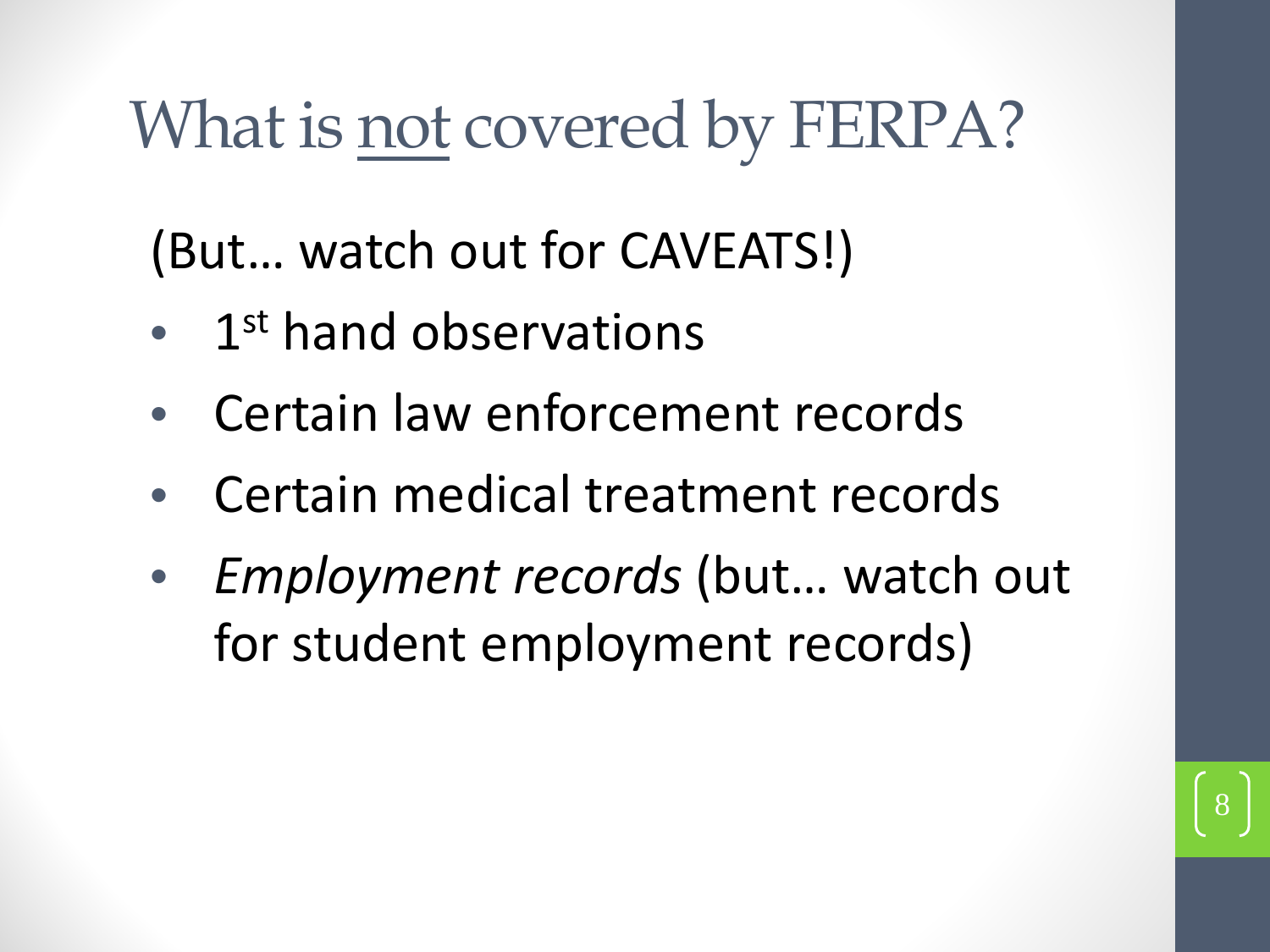### Employment Records

- Records relating to an individual who is employed by the University *not as a result of his or her status as a student* are excluded.
- However, employment records relating to University students who are *employed as a result of their status as students* are considered educational records.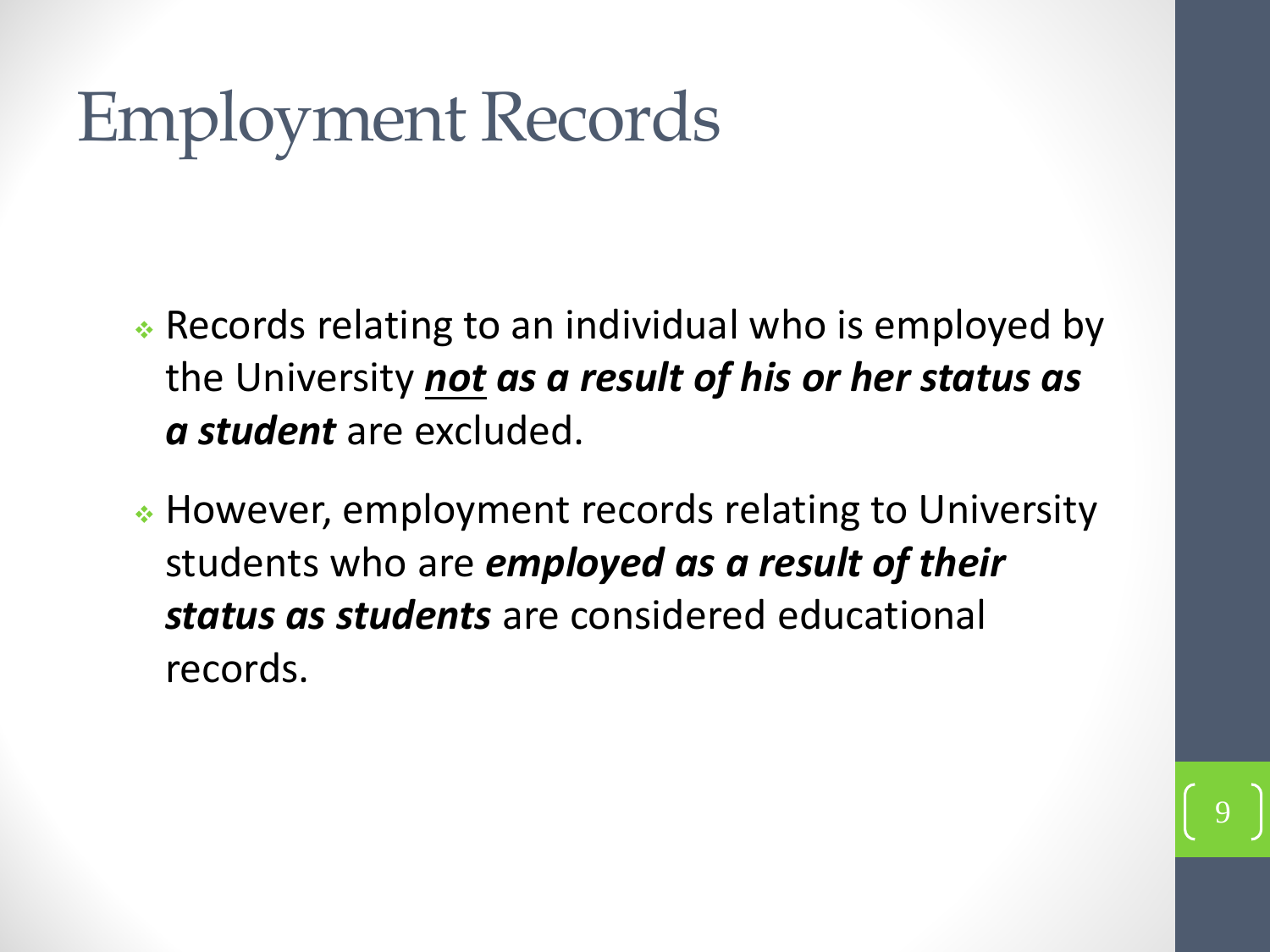#### Is a student employee record covered by FERPA?

- 1. GA, TA,  $RA \rightarrow$  covered by FERPA
- 2. If the student hired through the Student Employment Office  $\rightarrow$  covered by FERPA
- 3. If the student was hired through  $HR \rightarrow NOT$ covered by FERPA.
- 4. Post-Docs  $\rightarrow$  **NOT** covered by FERPA.

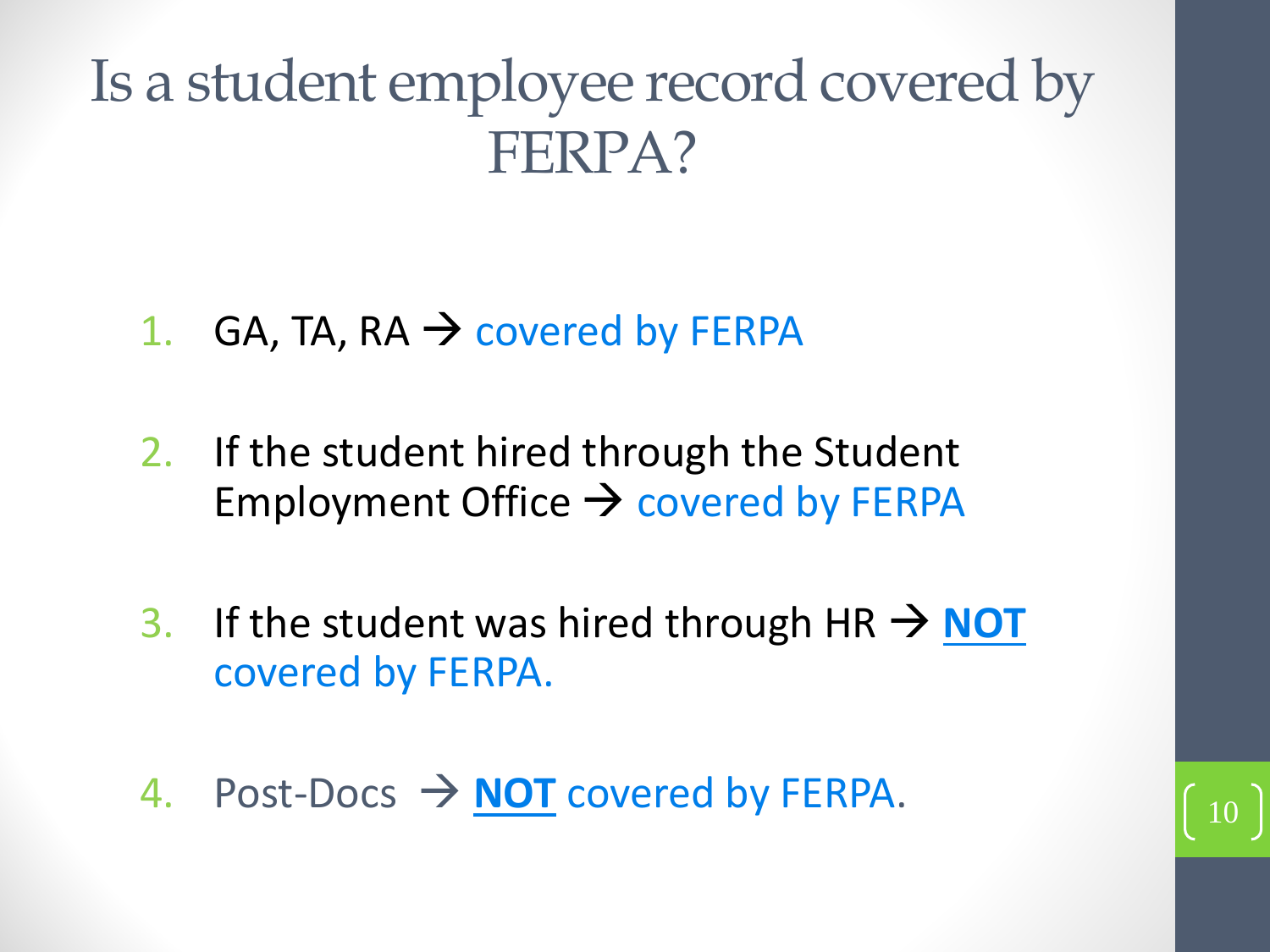## Student Rights Under FERPA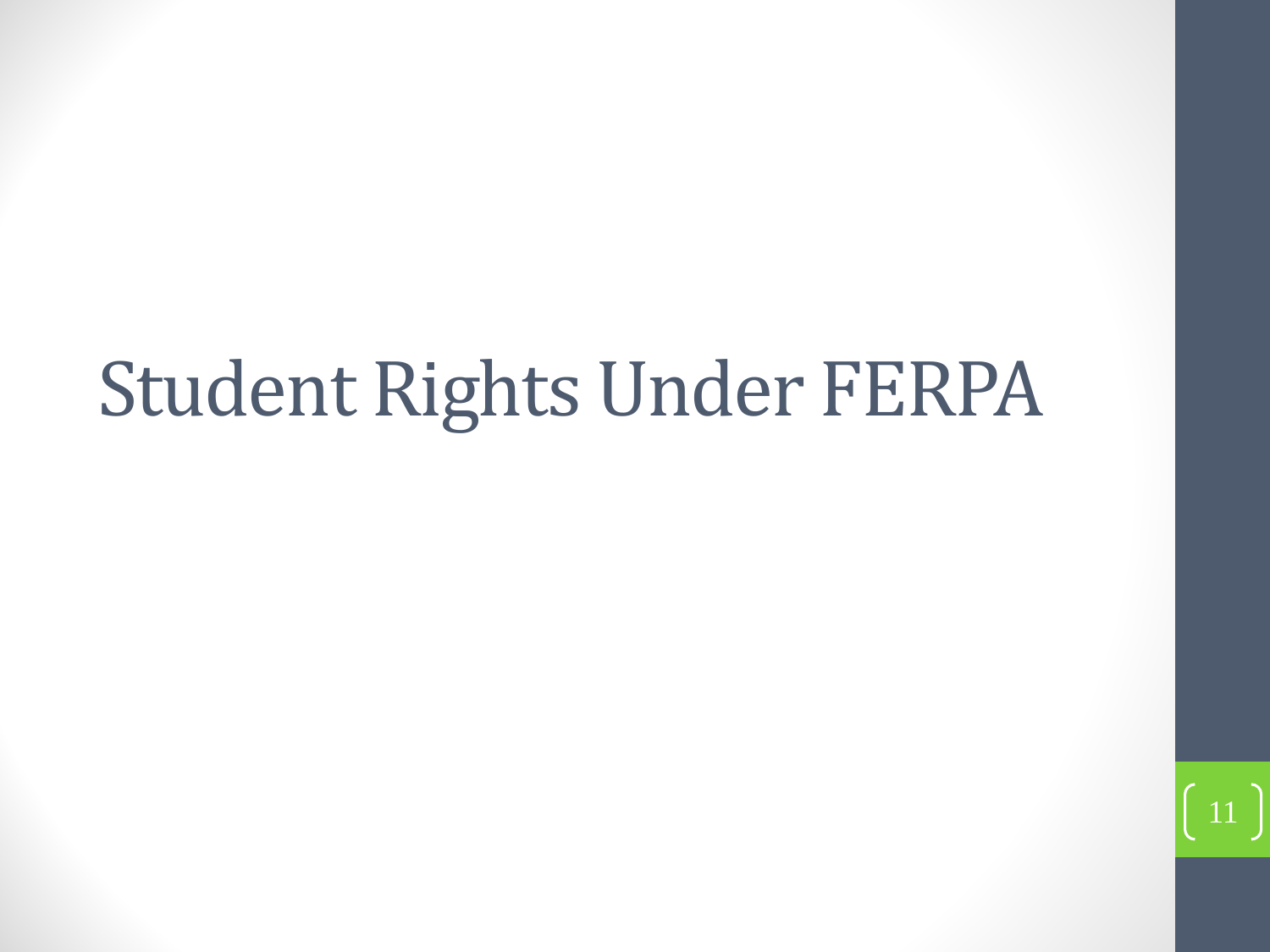## Annual Notice to Students

- Right to Know Who, What, Where, Why: Students have the right to know the purpose and content of their "education" records, and which University offices maintain those records.
- Right to Have Errors Corrected: Students have the right to request changes be made to education records. Students have the right to appeal a decision of a University faculty or staff member not to make the changes requested.
- Right to File Complaint: Students have a right to direct concerns regarding alleged failures by the University to comply with the requirements of FERPA with the University administration (OACE), or to file a complaint with the U.S. Department of Education's Family Policy Compliance Office (FPCO).
- Right to have their Information Protected: Students have a right to expect that information in their education records will be kept confidential and disclosed only with their permission or under provisions of the law.
- *Right to Control Access*: Students generally have the right to control the disclosure of their information from education records ("*prior written consent*").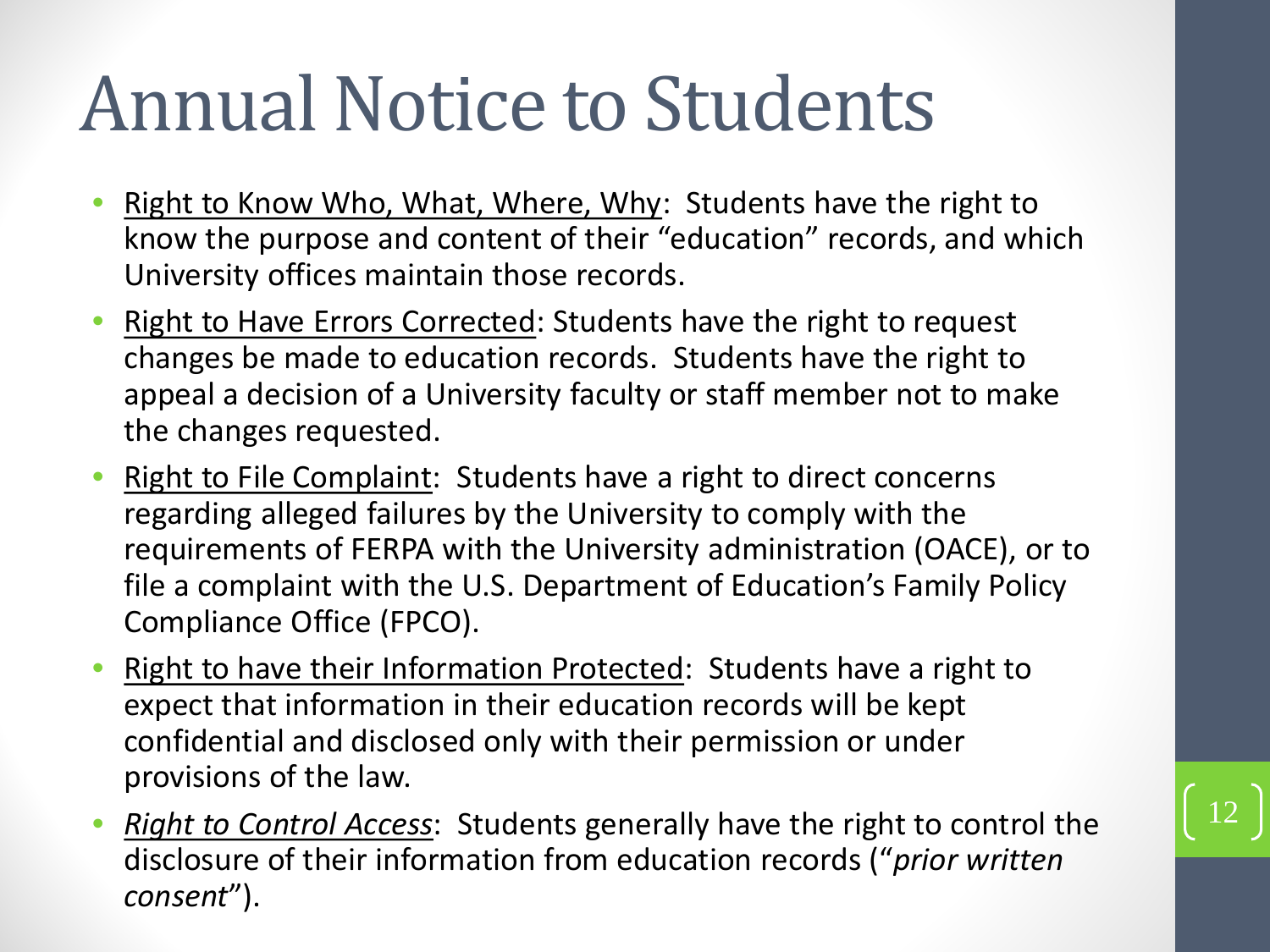## "Prior Written Consent"

• Need the consent of a student in writing before we can release a record or talk about its contents

• Of course... there are exceptions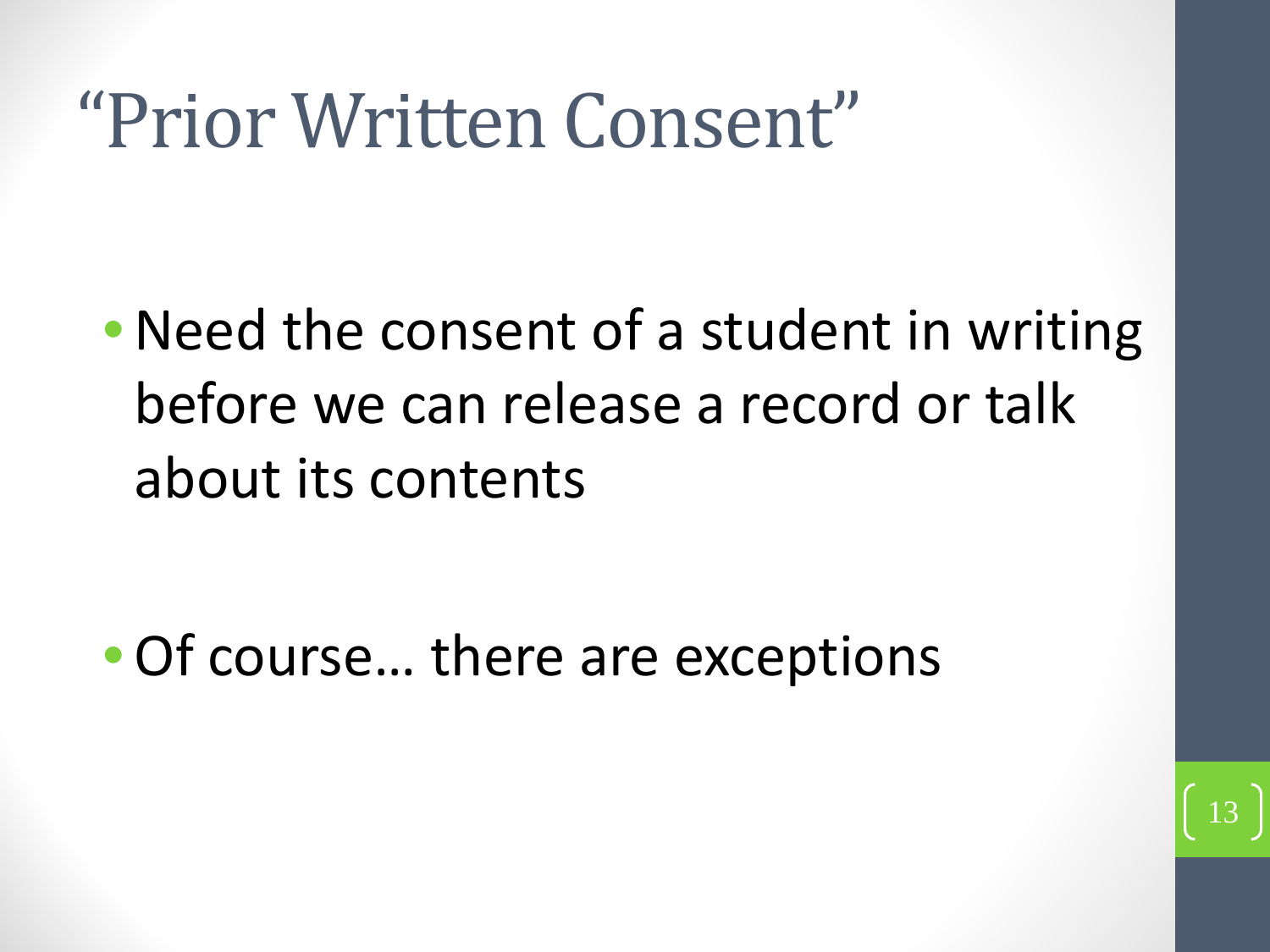## How to acquire "Prior Written Consent"

- Email from UConn email account
- Release Form (at [http://ferpa.uconn.edu](http://ferpa.uconn.edu/))
- Letter w/ signature
- Online FERPA Waiver (only certain offices/information)

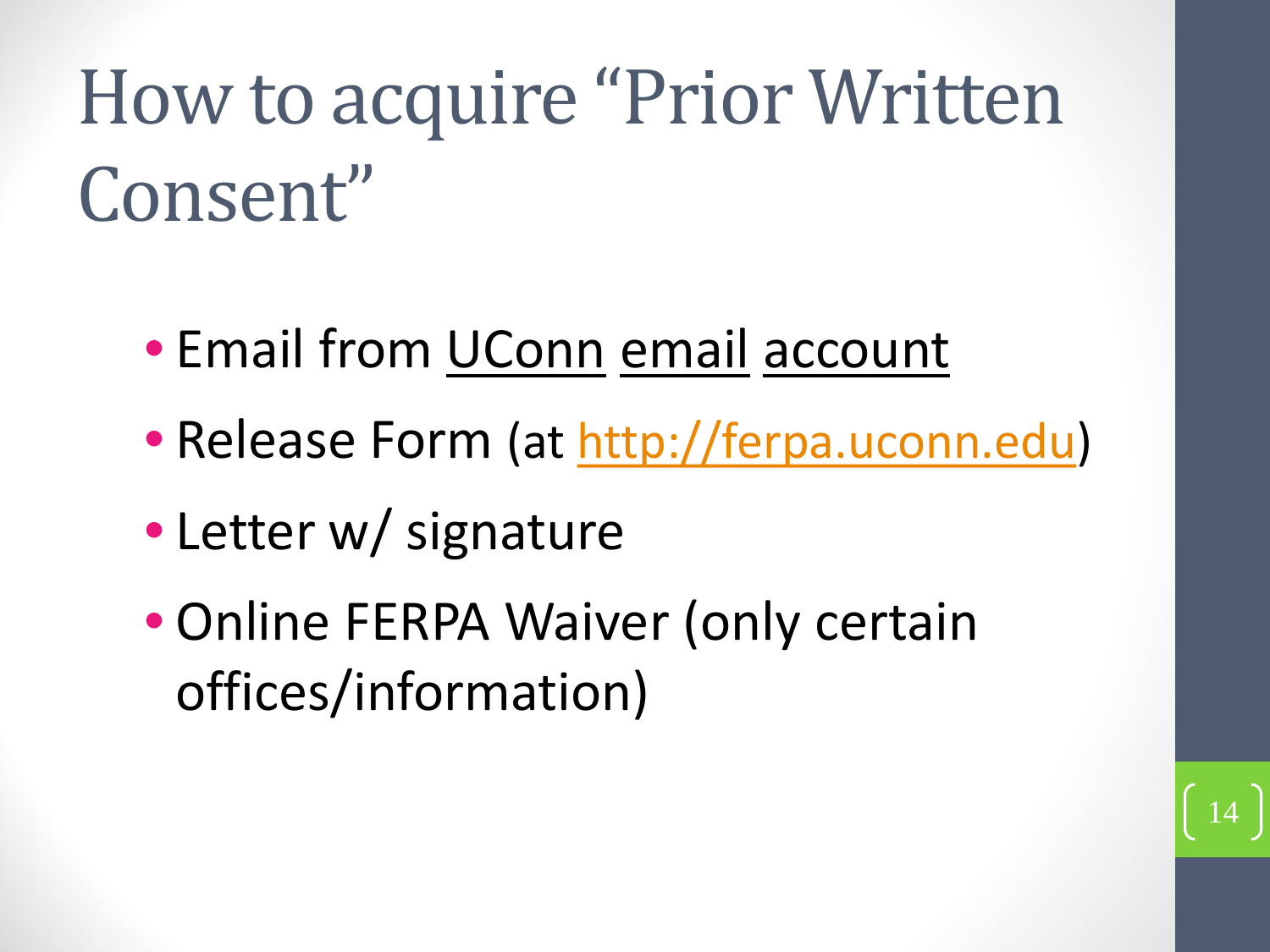## What about requests for records?

- Who is seeking information/access?
- What information are they seeking?
- What is your role?

Forward requests for student records to the Chief Privacy Officer (FOI, FERPA, Research, Audit)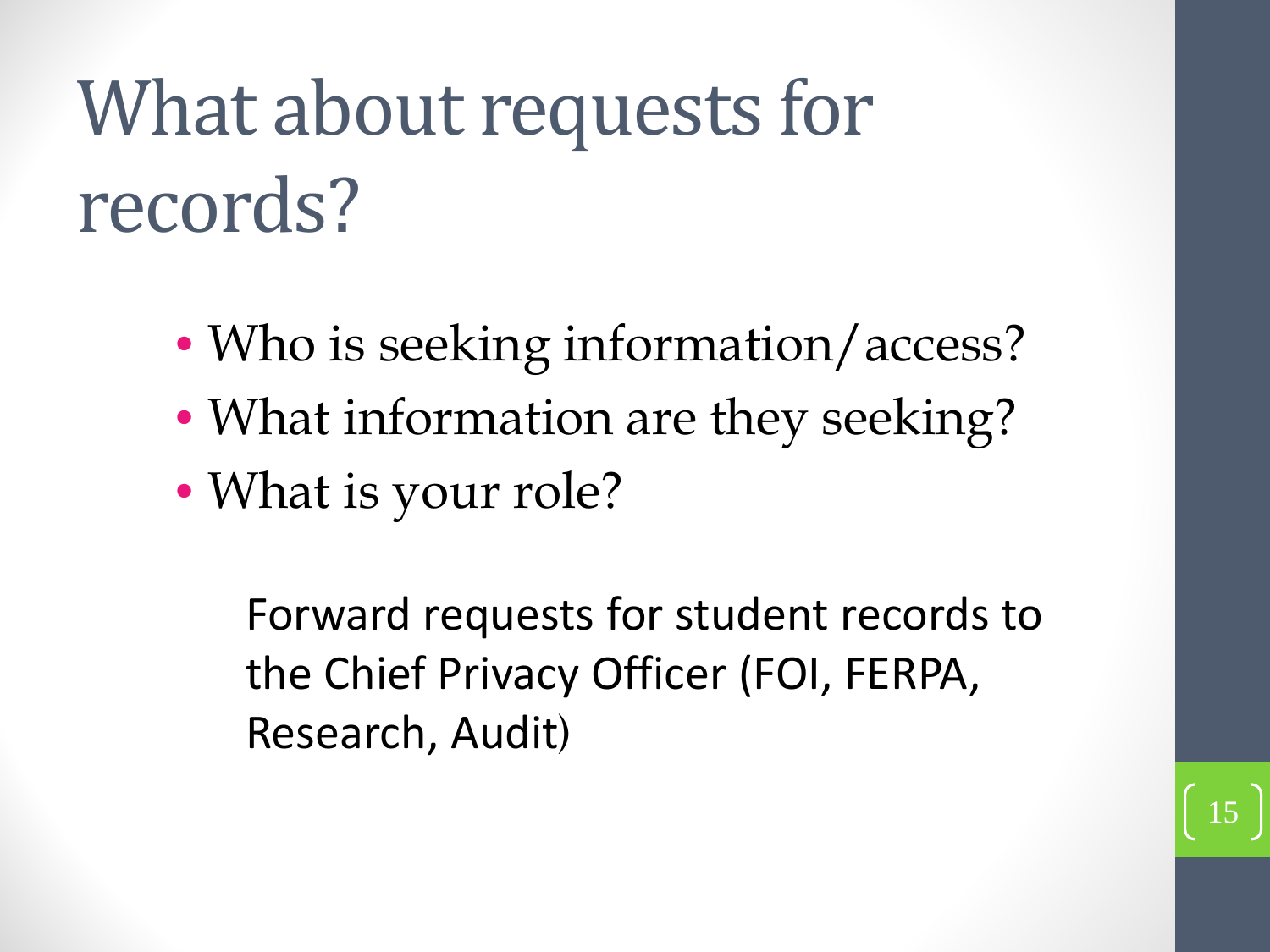#### *The Exceptions:* When is *Prior Written Consent* not required?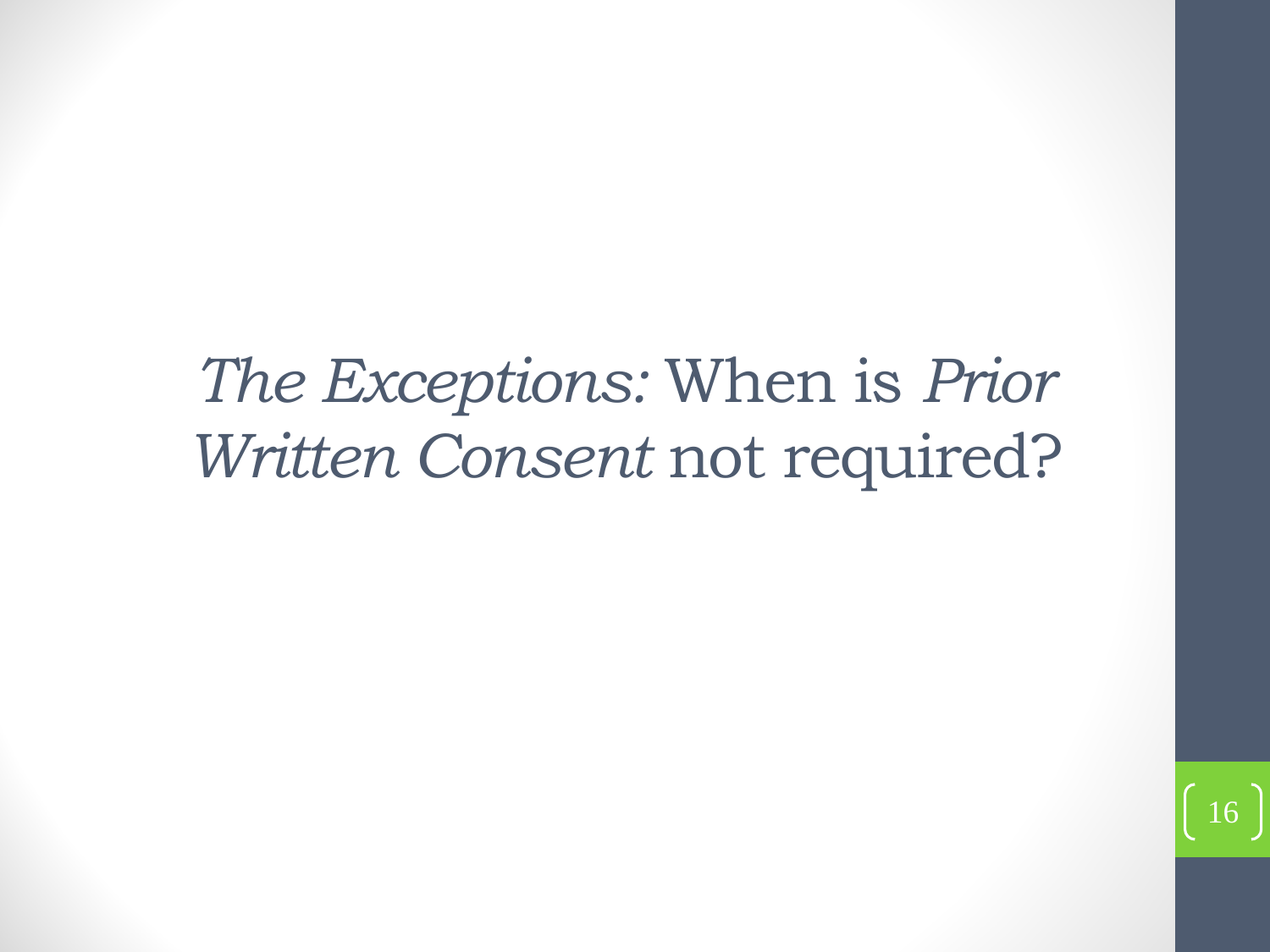You can always release information about a student directly to that student.

*But remember…* 

You must redact any contents that relate to other students.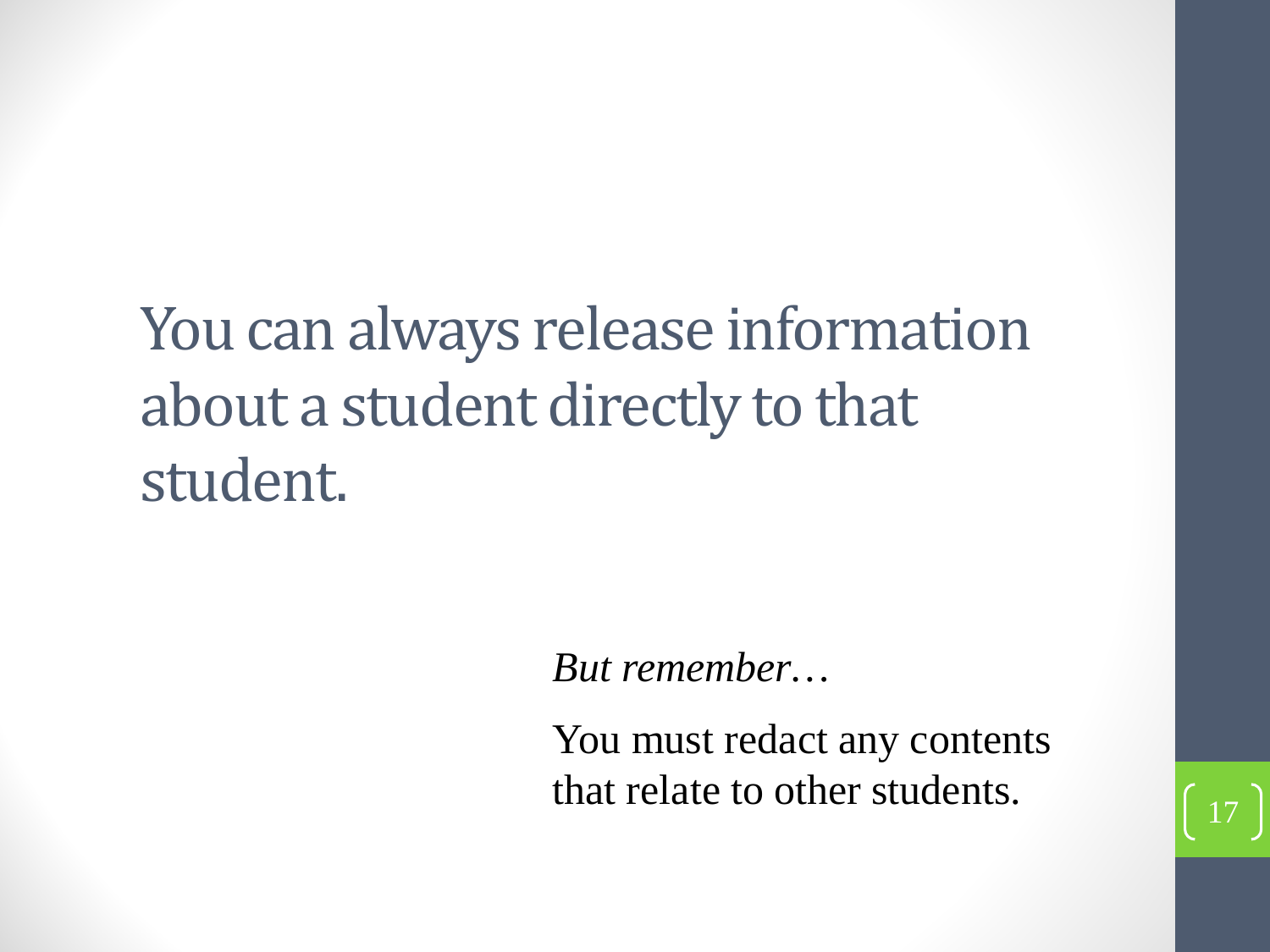## Common Exceptions to "Prior Written Consent":

- *"School Officials" with a "Legitimate Educational Interest"*
- *Return to sender*
- *Between educational institutions ("enrolled" or "seeking to enroll")*
- *"Health & Safety" exception*
- *Directory Information* (with limitations)
- *Judicial Proceedings, Subpoenas & Court Orders*
- *"Audit & Evaluation" and "Studies" exceptions* <sup>18</sup>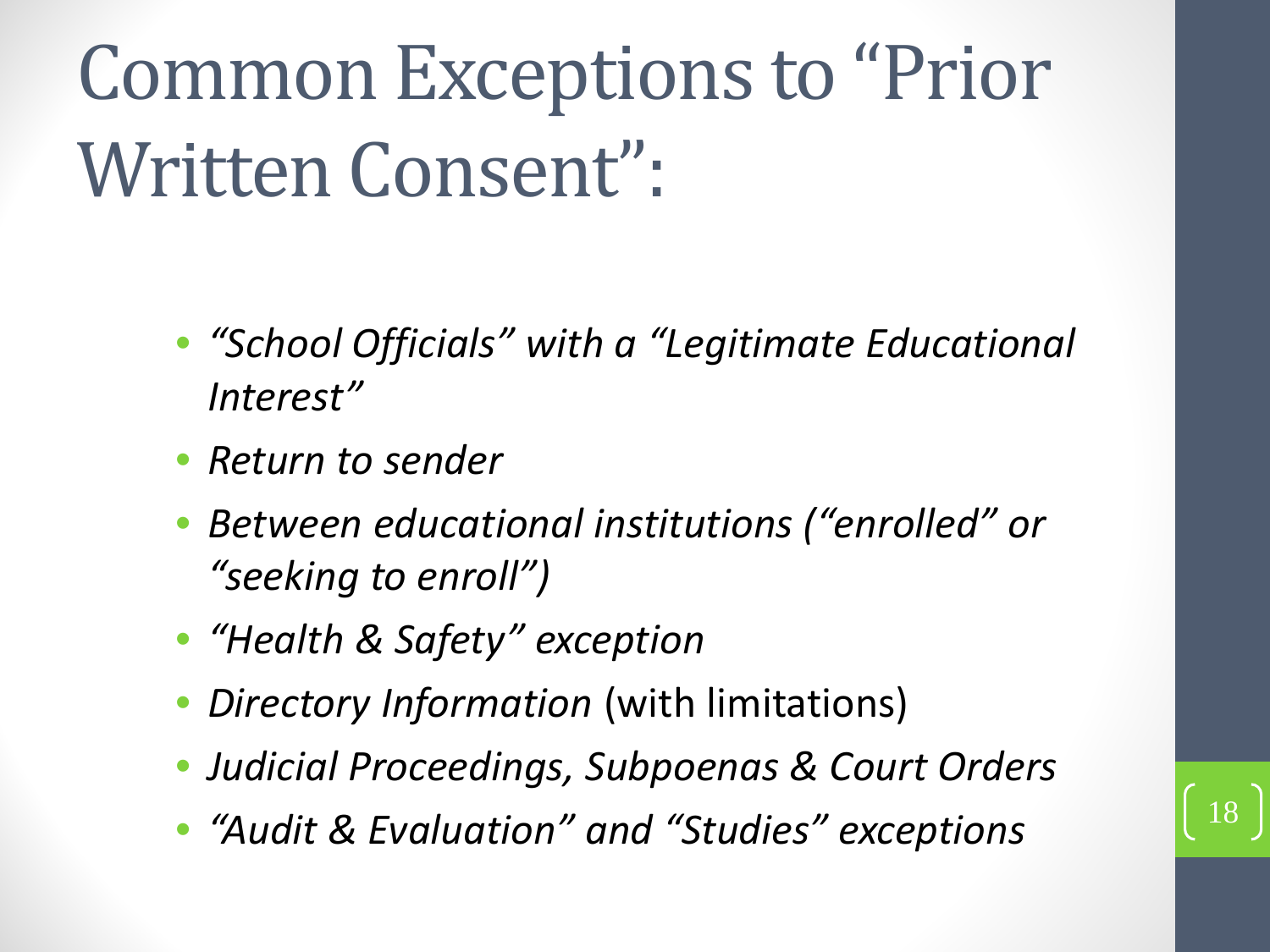### **"School Official"**

- Generally includes all University employees (*including student employees*)
- Board of Trustees
- "Agents" of the University (e.g., AG's office)
- Outsourcing  $\rightarrow$  contractors, consultants, volunteers who provide services or functions that the University *would otherwise use its employees to perform*.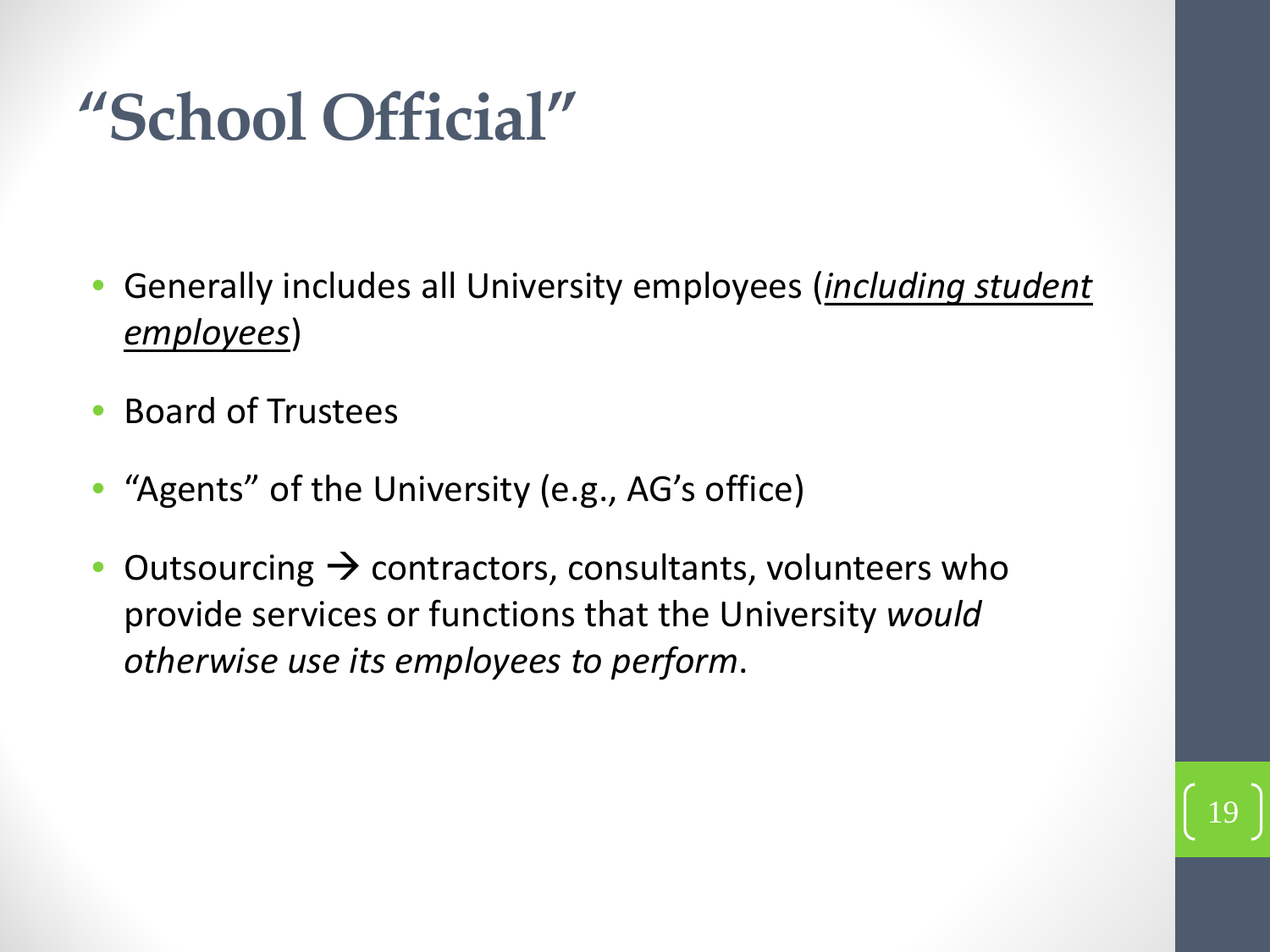#### **"Legitimate Educational Interest"**

A school official has a "*legitimate educational interest*" if the official needs to review an education record in order to fulfill his or her professional responsibilities.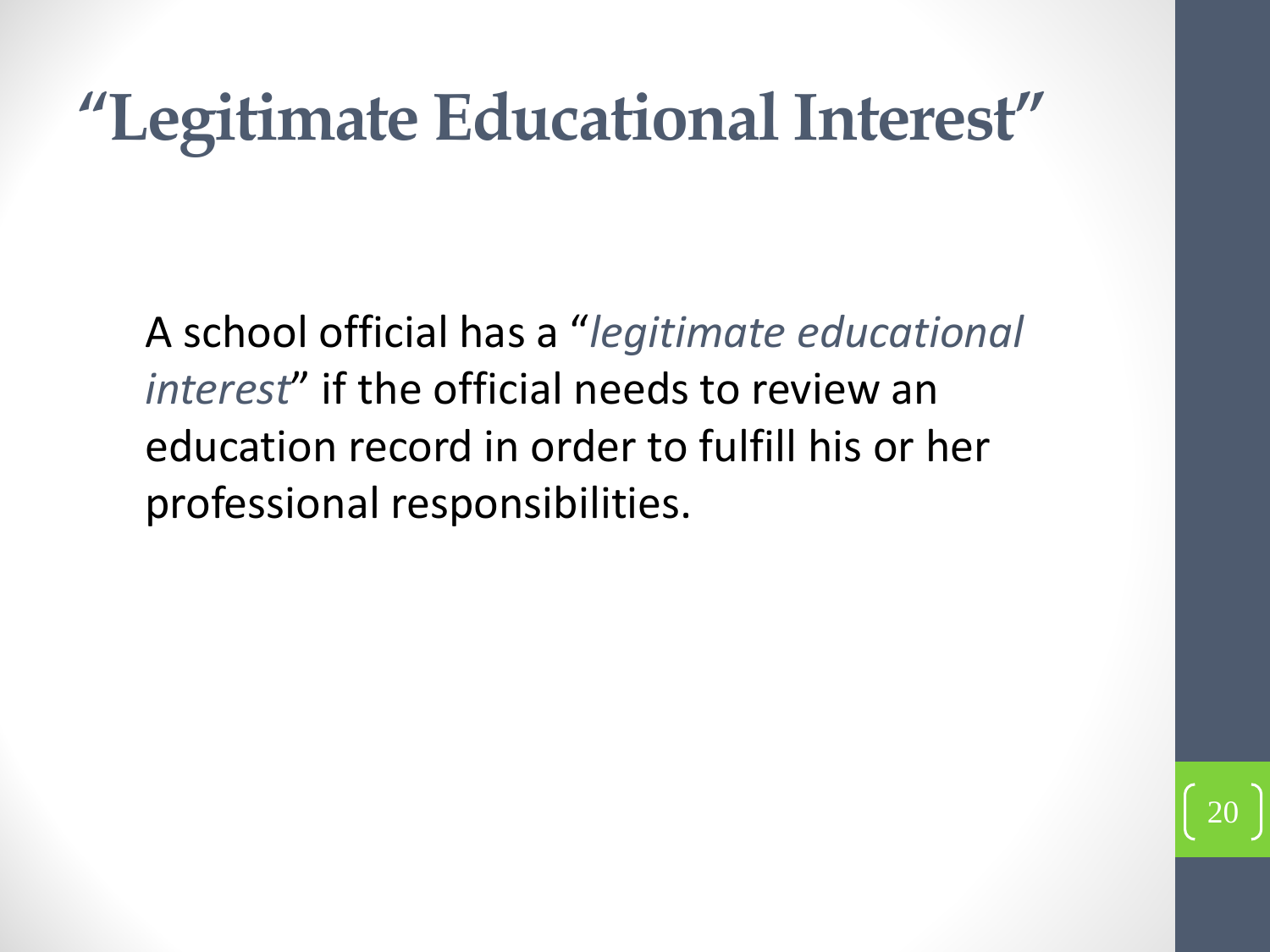#### **"Return to Sender"**

- May release or return an education record, or personally identifiable information from an education record, to the party identified as the party that provided or created the record (*i.e.*, the source of the record).
- Enables schools to confirm the authenticity of records.
- Reduces fraud.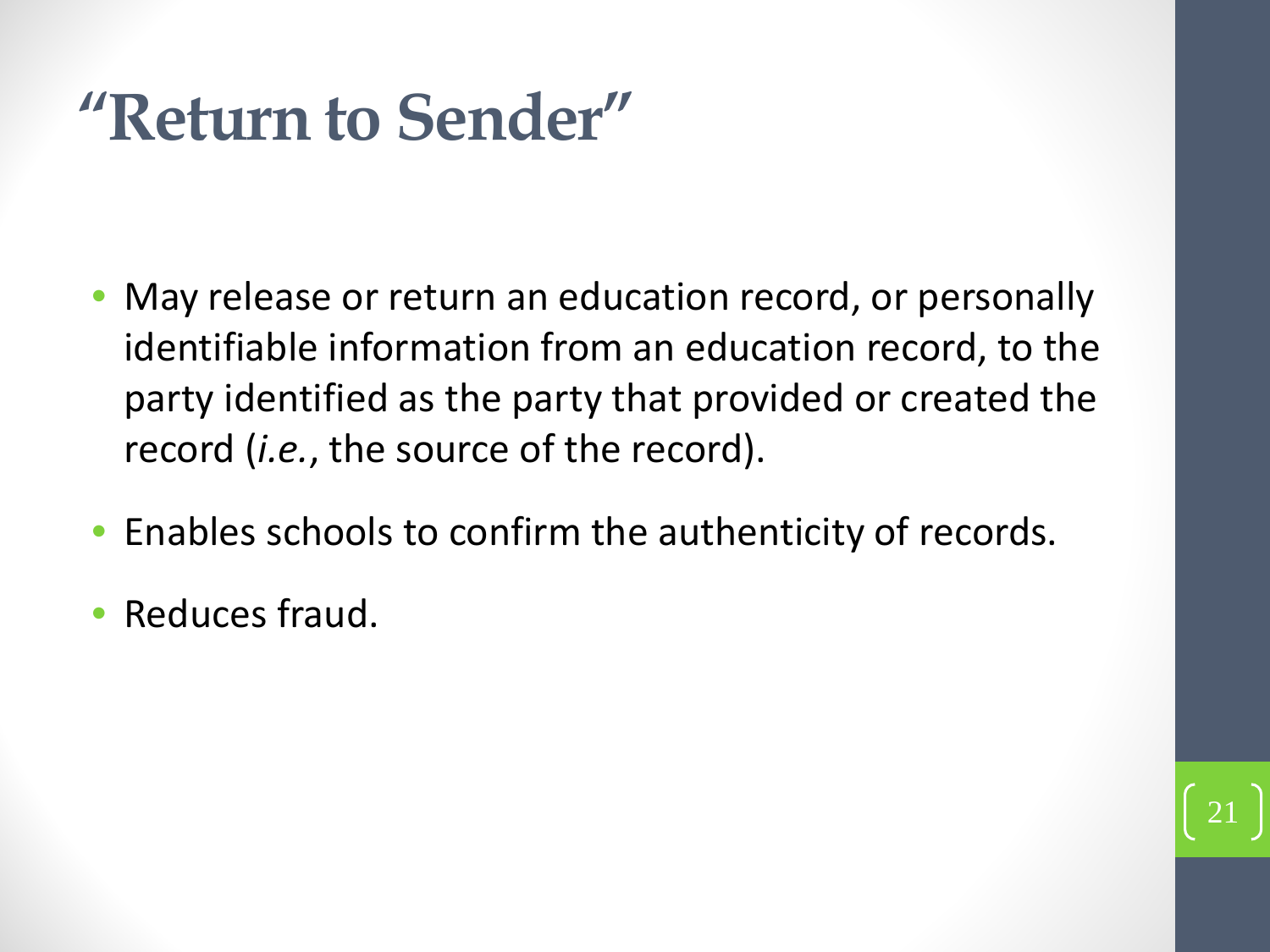#### *Between Educational Institutions*

- to officials of another school, upon request, in which a student seeks or intends to enroll
- May include: all student records (transcripts, health, conduct)
- Even AFTER the student has already enrolled or transferred – if the disclosure is for a purpose related to enrollment or transfer.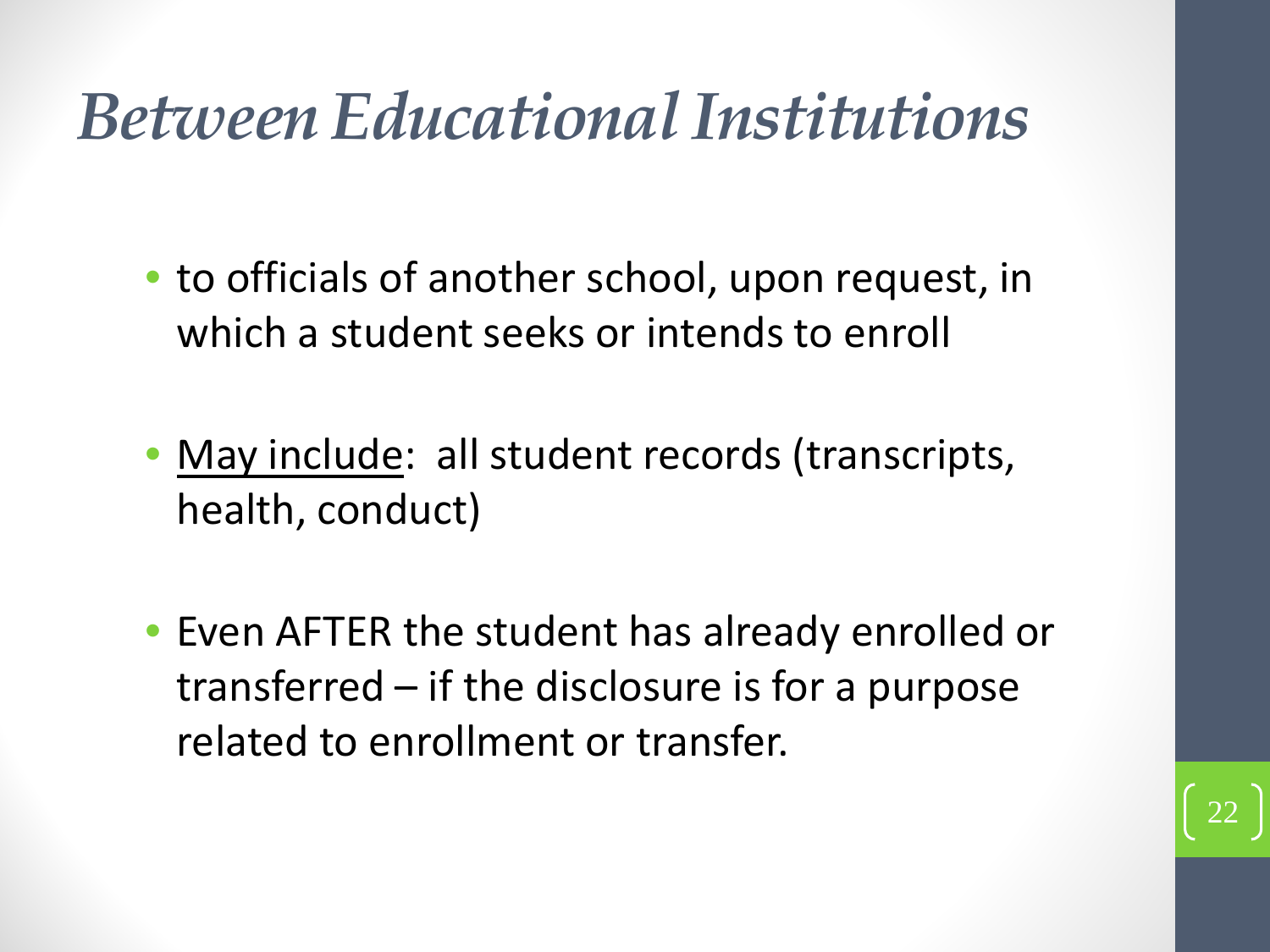#### **Health & Safety Emergency**

- FERPA permits the disclosure of information from education records to appropriate parties in connection with an emergency if the educational institution determines that there is an "*articulable and significant threat"* to the health and safety of a student or other individual(s).
- May disclose information to anyone whose knowledge of the information is necessary to protect the health or safety of the student or other individuals.
- Must be able to document the "articulable and significant threat."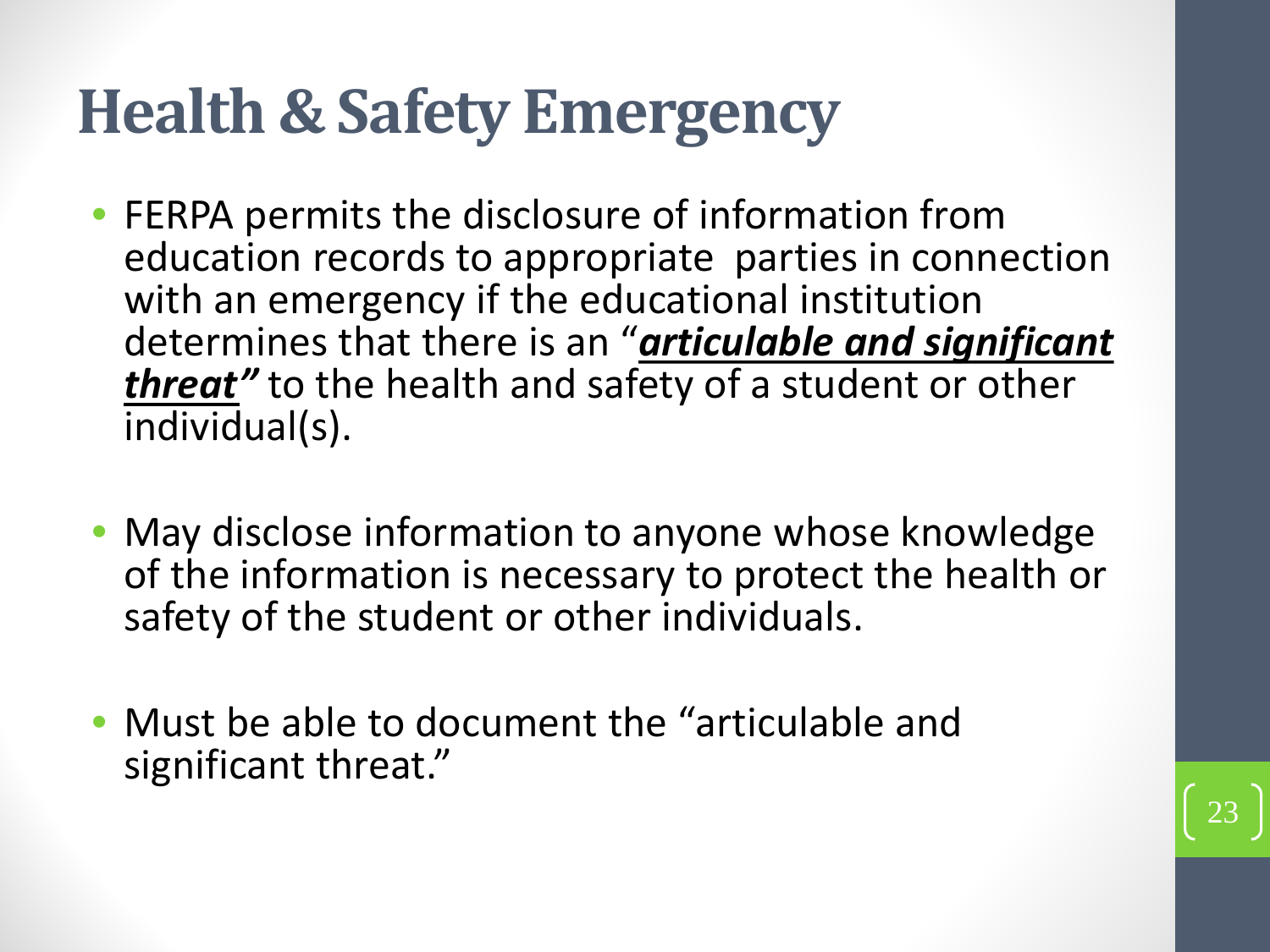## Directory Information

- FERPA identifies certain categories of information as **"directory information,"** which the University *may* release without student permission.
- Regulations allow educational institutions flexibility regarding what it considers directory information, who it will release it to and when.
- If an institution implements a "Limited Directory Information Policy," it is required to follow that policy.

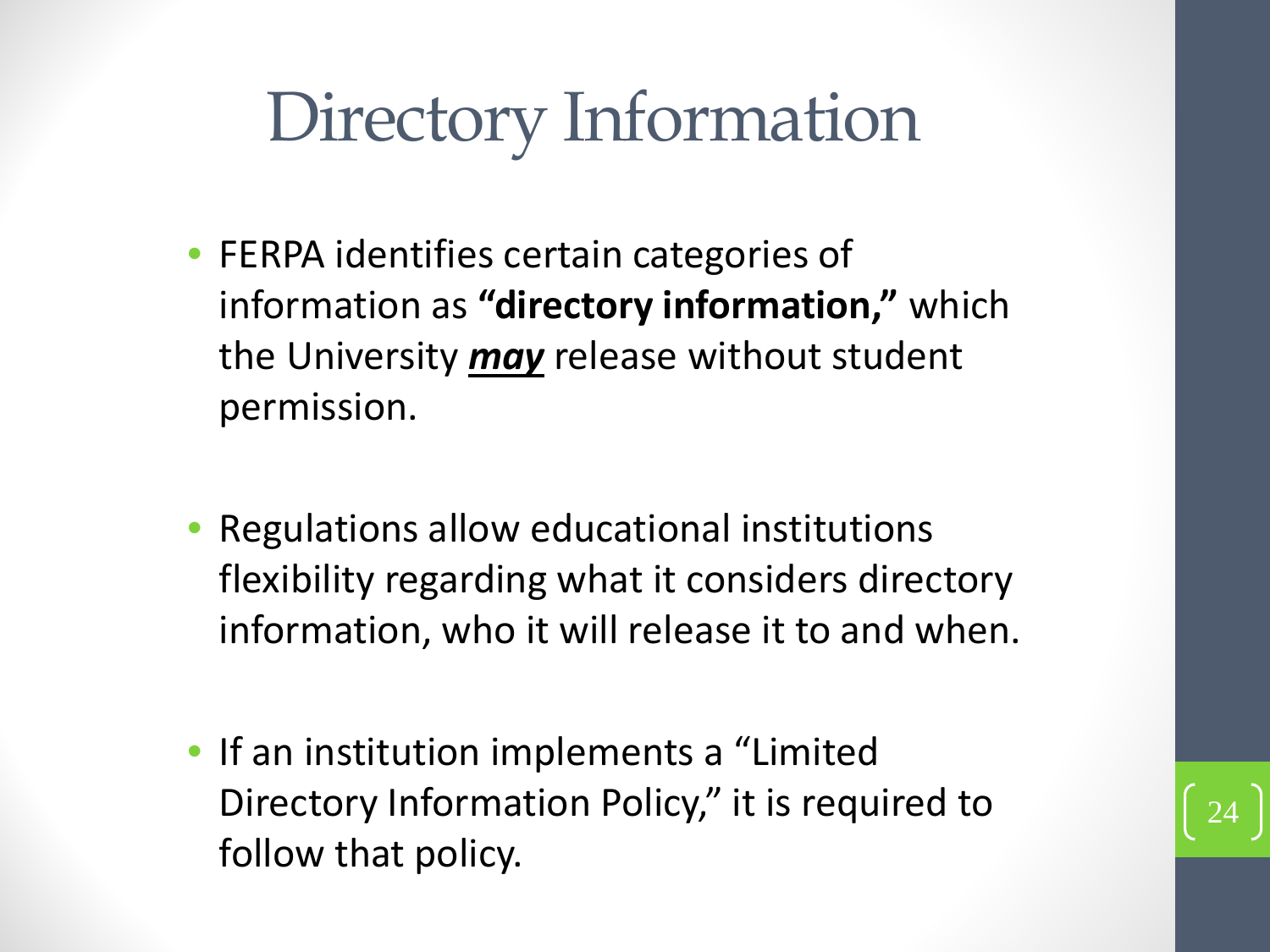## UConn's Limited Directory Information Provisions: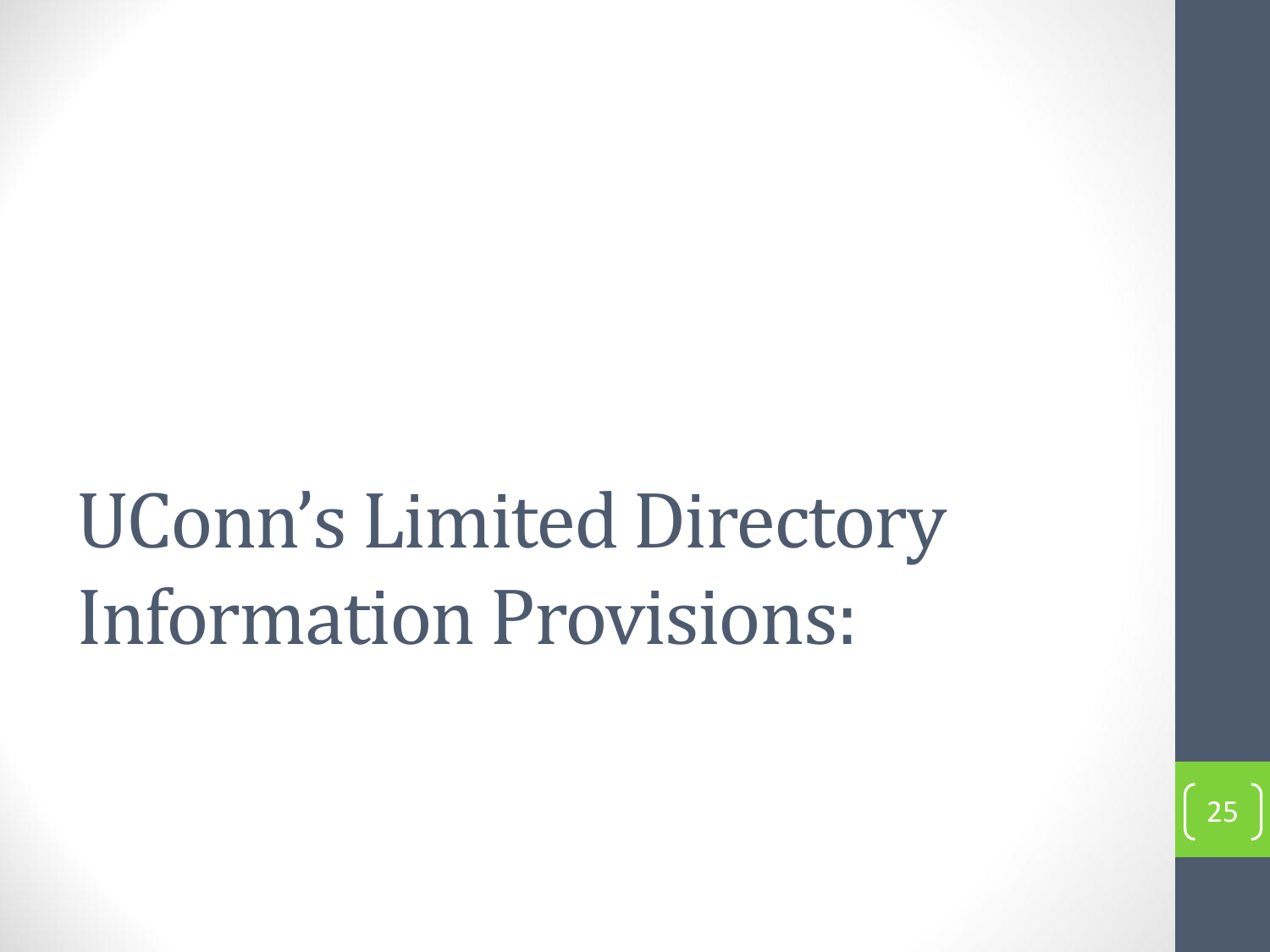## Directory Information at UConn

Category #1--May disclosed to anyone who so requests:

- Name
- NetID
- PeopleSoft Number
- School or College
- Major Field of Study
- Degree Sought
- Student Level
- Degrees, Honors & Awards Received
- Residency/Match Information (medical/dental students)
- Dates of Attendance
- Participation in Officially Recognized Activities and Sports
- Weight and Height of NCAA Intercollegiate Athletic Team Members and Other Similar Information Including Performance Statistics
- Photographic Likenesses and Video of Athletic Team Members
- For Student Employees, Employing Department & Dates of Employment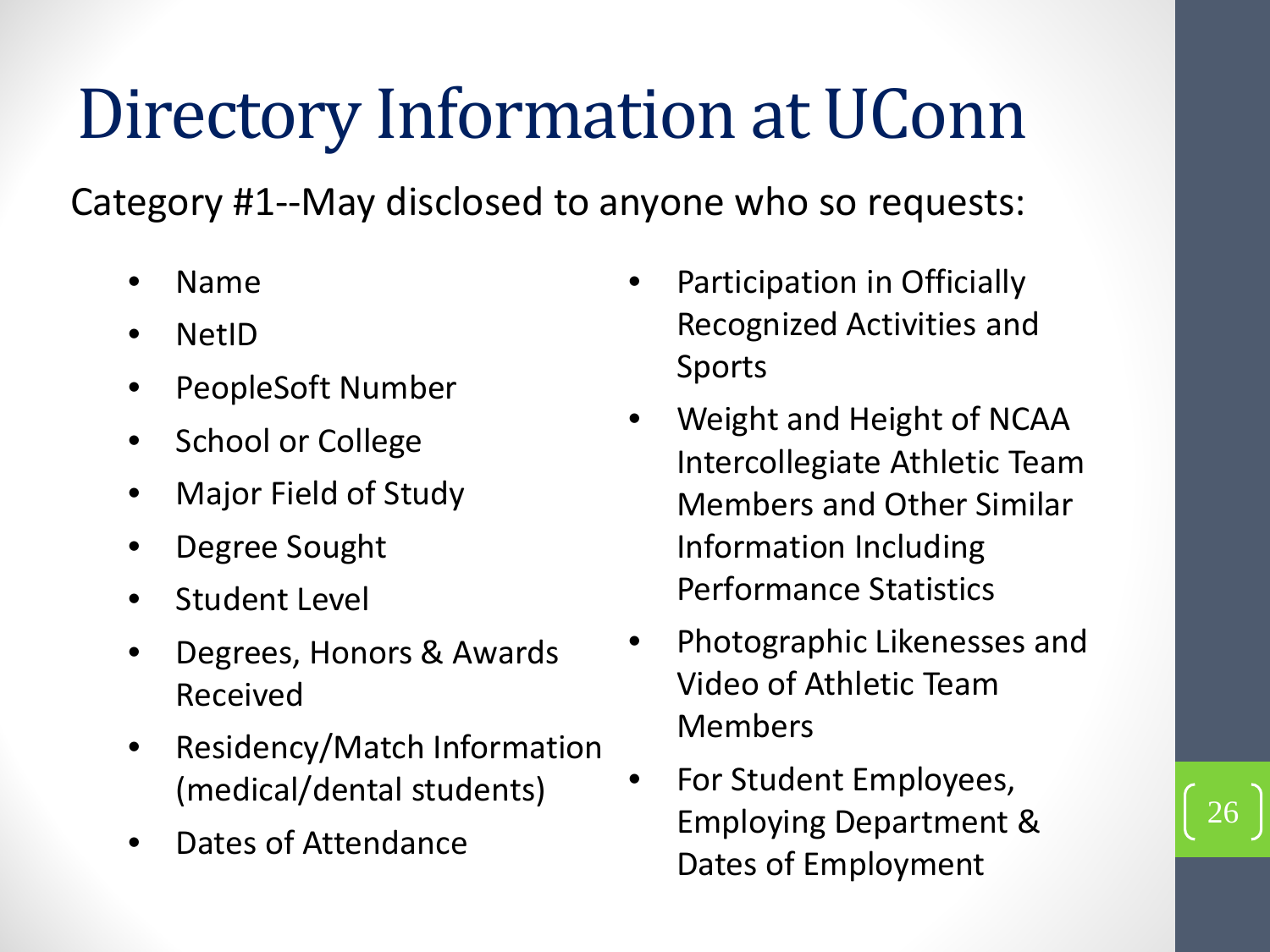#### Directory Information at UConn

Category #2--May be disclosed to the UConn Foundation (including the Alumni Association) and the UConn Law School Foundation:

- Date of Birth
- Addresses (physical and email)
- Telephone Number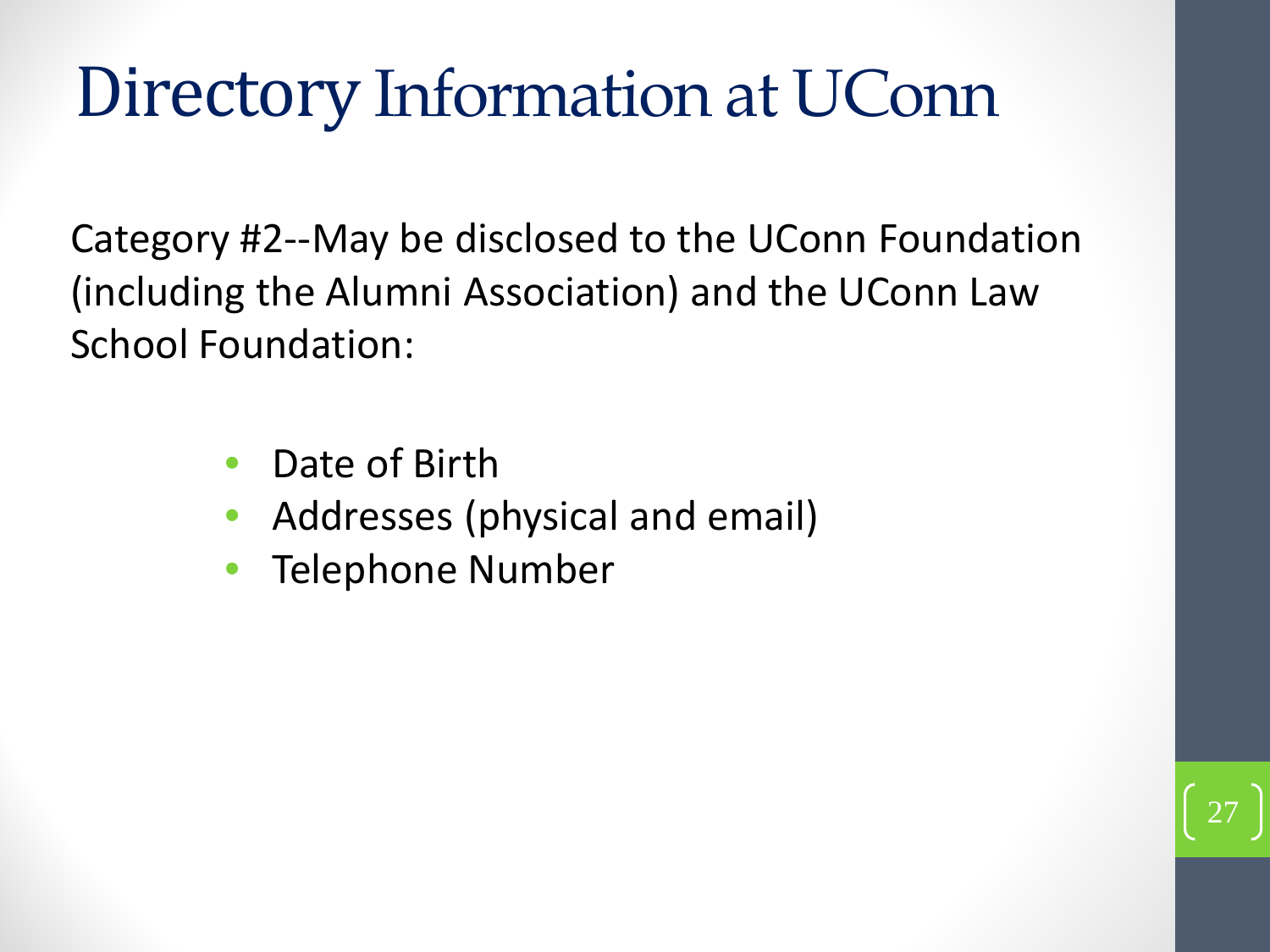#### Directory Information at UConn

Category #3—If you have a NetID:

- You *may* search the online phone book or use the address book in Outlook to search for student email addresses.
- You *may not* use student email addresses for commercial purposes or in any other way that violates University policy.
- *Note*: Send requests for Directory Information (particularly re: groups of students) to the Chief Privacy Officer.

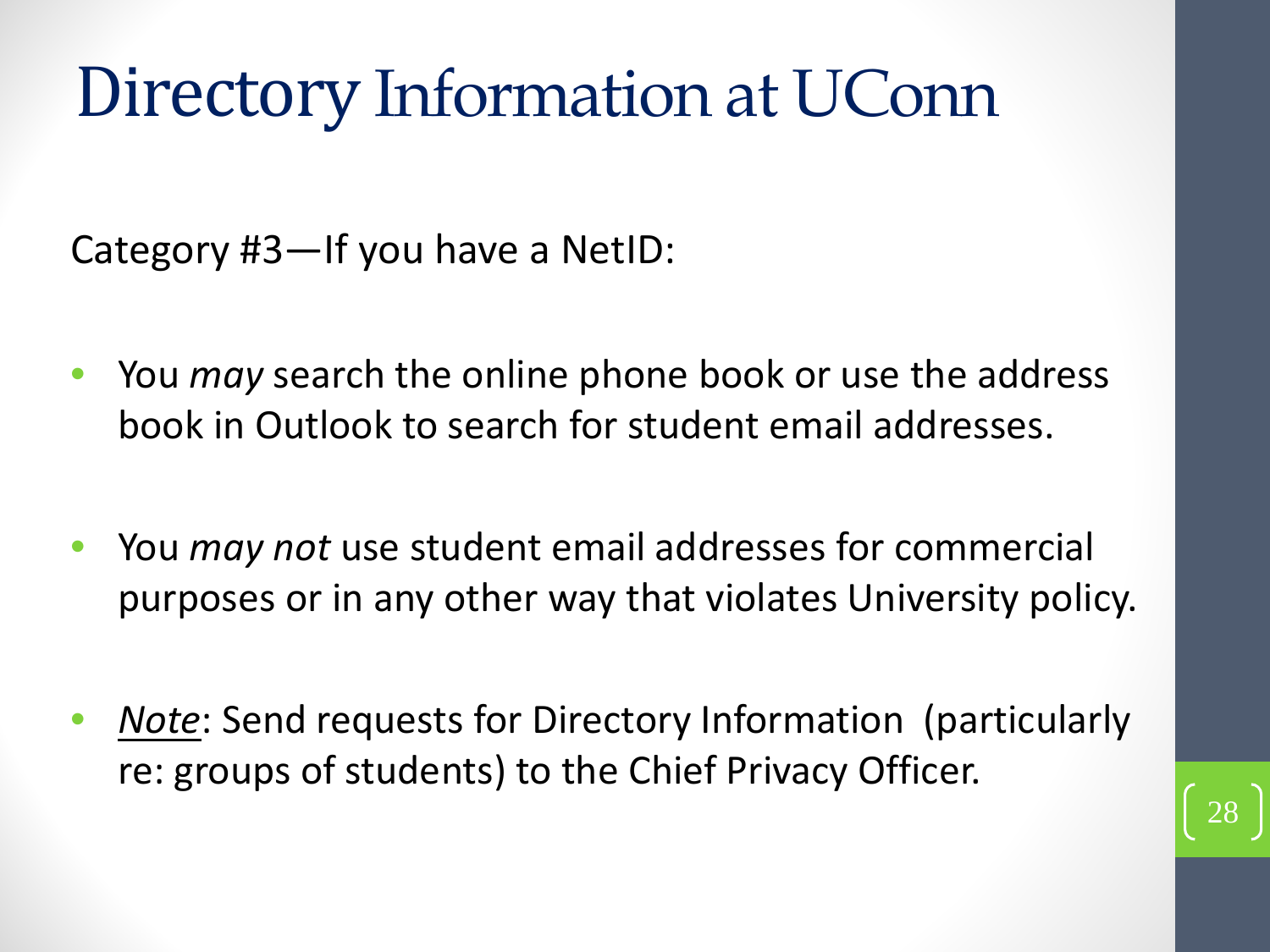#### Directory Information -"*Opt Out*"

- Managed by Registrar  $\rightarrow$  FERPA Shade
- Opt-out remains in place even after graduation
- Opt-out doesn't limit the University's ability to share records internally and as otherwise permitted under law (*e.g.,* between school officials with a legitimate educational interest).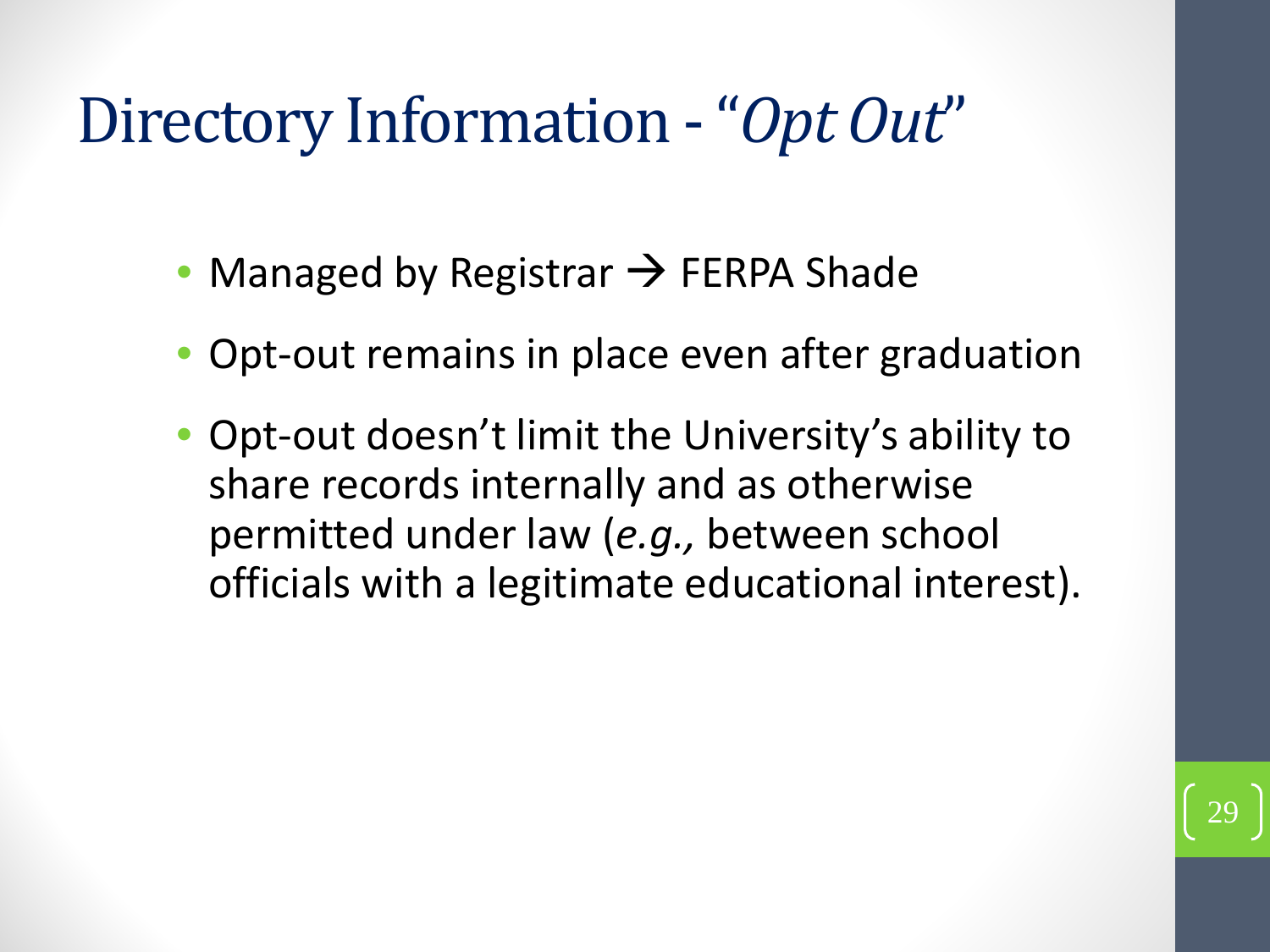Recommended response to requests for information on students who have requested that directory information not be released:

## *"I have no information to share on that individual."*

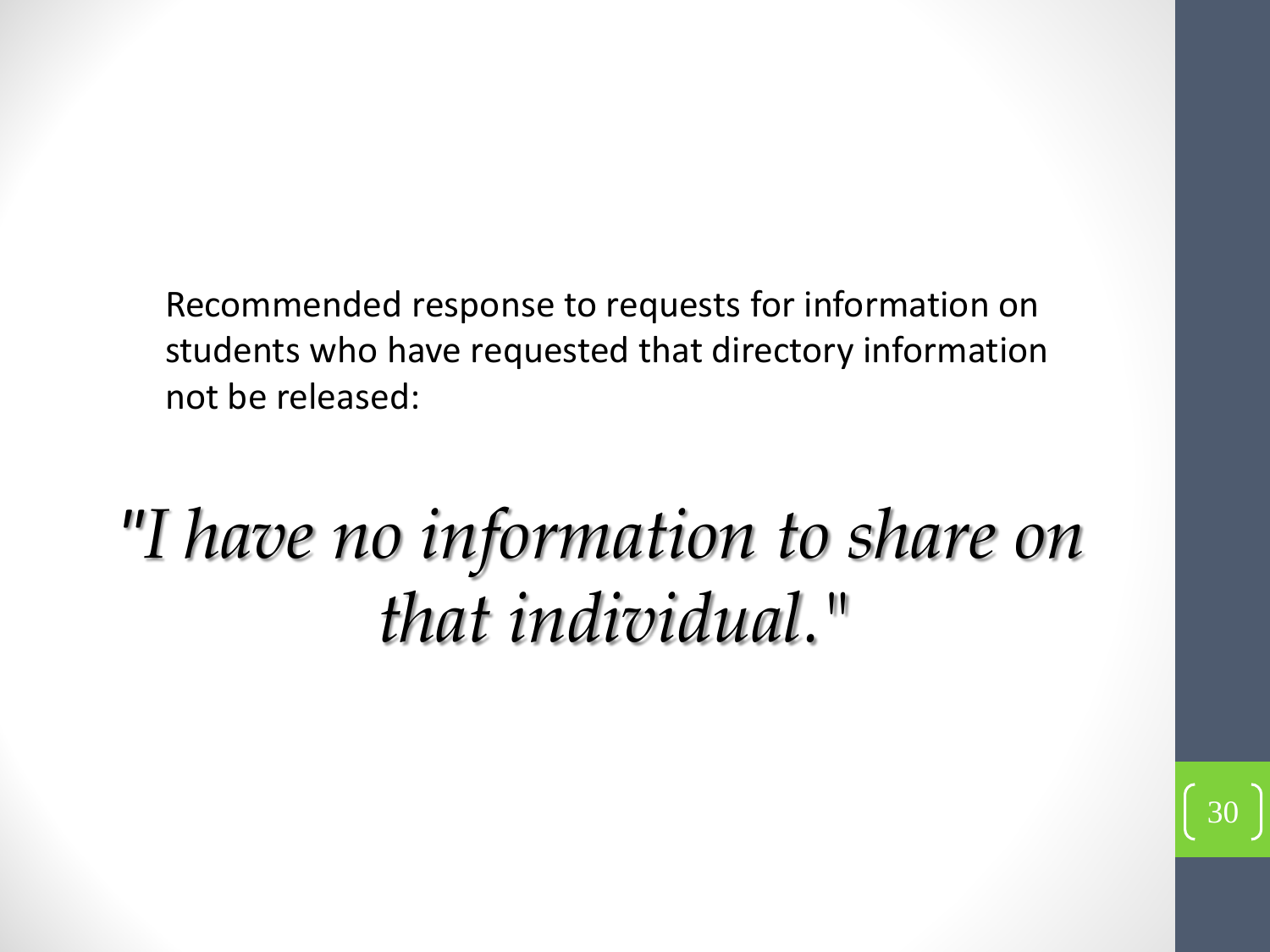### *Judicial Proceedings, Subpoenas & Court Orders*

- In connection with judicial proceedings.
- To comply with a judicial order or subpoena.

*Reminder: Immediately forward all subpoenas to the Office of the General Counsel*.

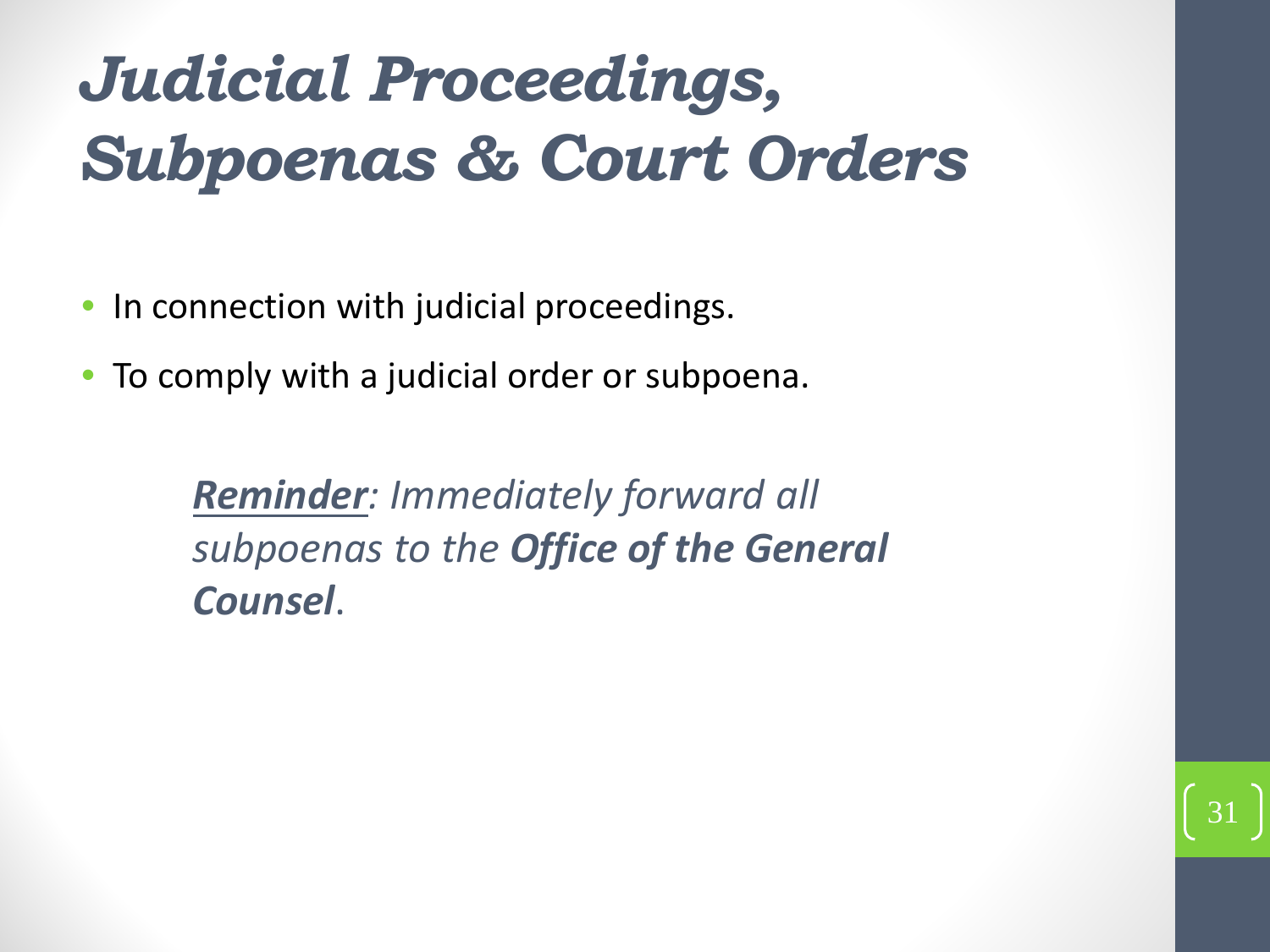#### *Audits & Evaluations, Studies*

- FERPA regulations permit the sharing of student information for certain types of Audits & Evaluations, Studies and Research.
- Contracts are required to share information without prior written consent with "Authorized Representatives."
- If you are (or will be) involved with research, audits and/or evaluations requiring the use of student data, *contact the Privacy Office immediately*.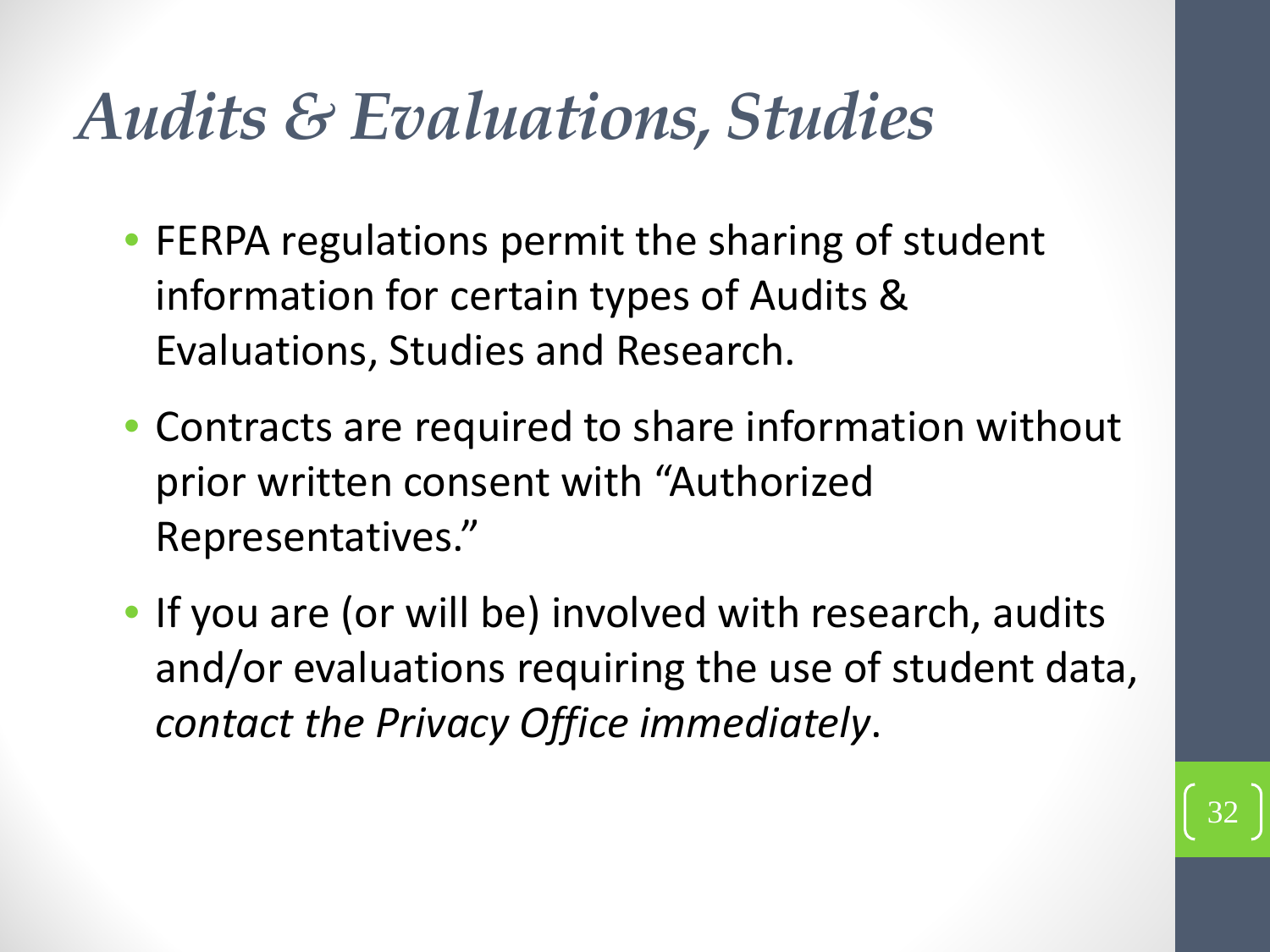#### What about Parents?

- The right to privacy and to disclosure belongs to the student.
- Need *prior written consent* to disclose education records or their contents to parents.
- However, parents have the right to expect confidentiality of certain information about them in student education records, such as income tax returns.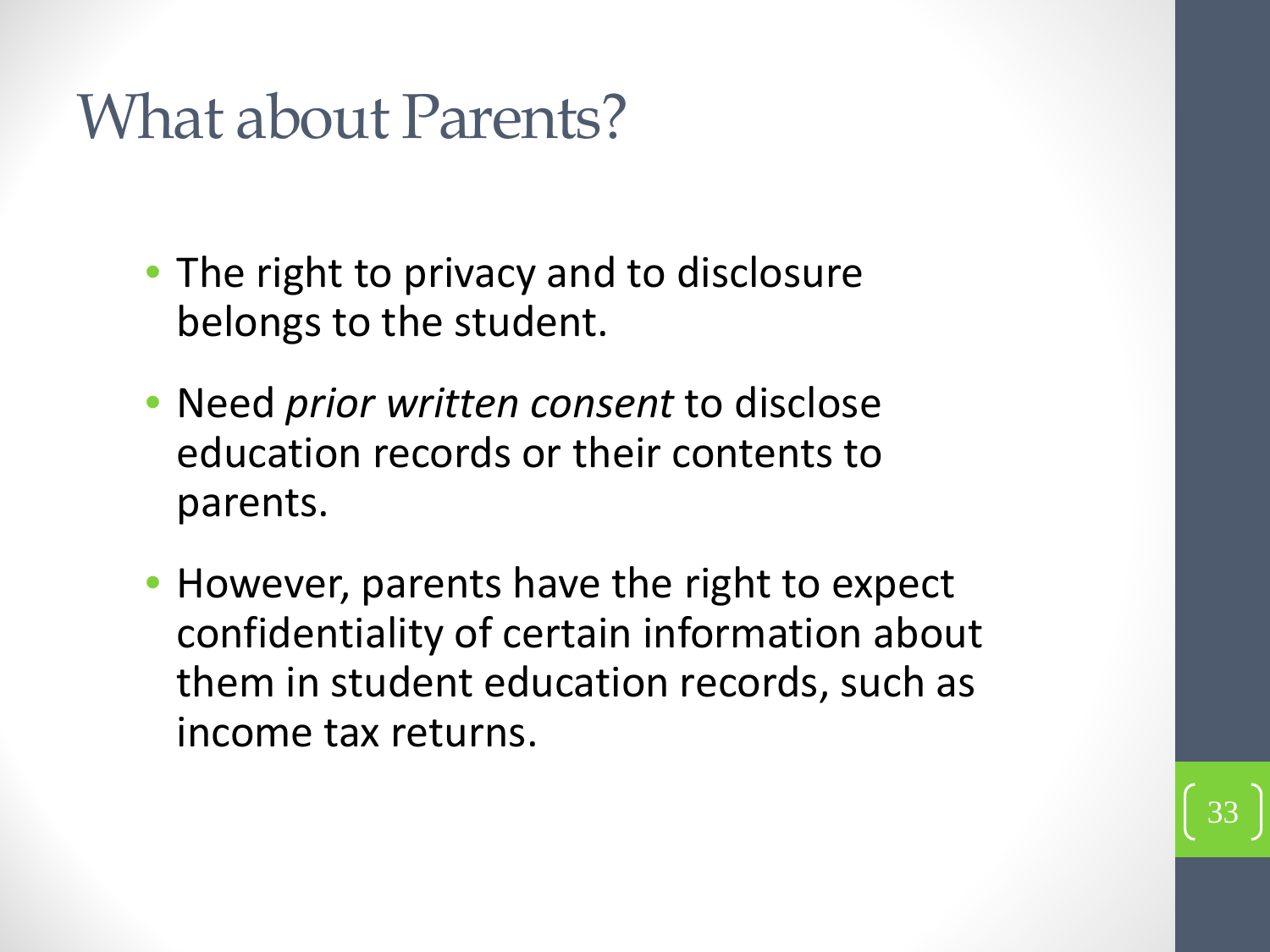**Dependent Students (tax purposes)**

- FERPA permits (but does not require) schools to disclose a student's education records to his or her parents if that student is "dependent" for tax purposes.
- HOWEVER, at UConn we consider all students to be "independent" for purposes of FERPA, regardless of tax status.
- This means we DO NOT share information about students with their parents without the students' written permission (except under very limited exceptions where required by law).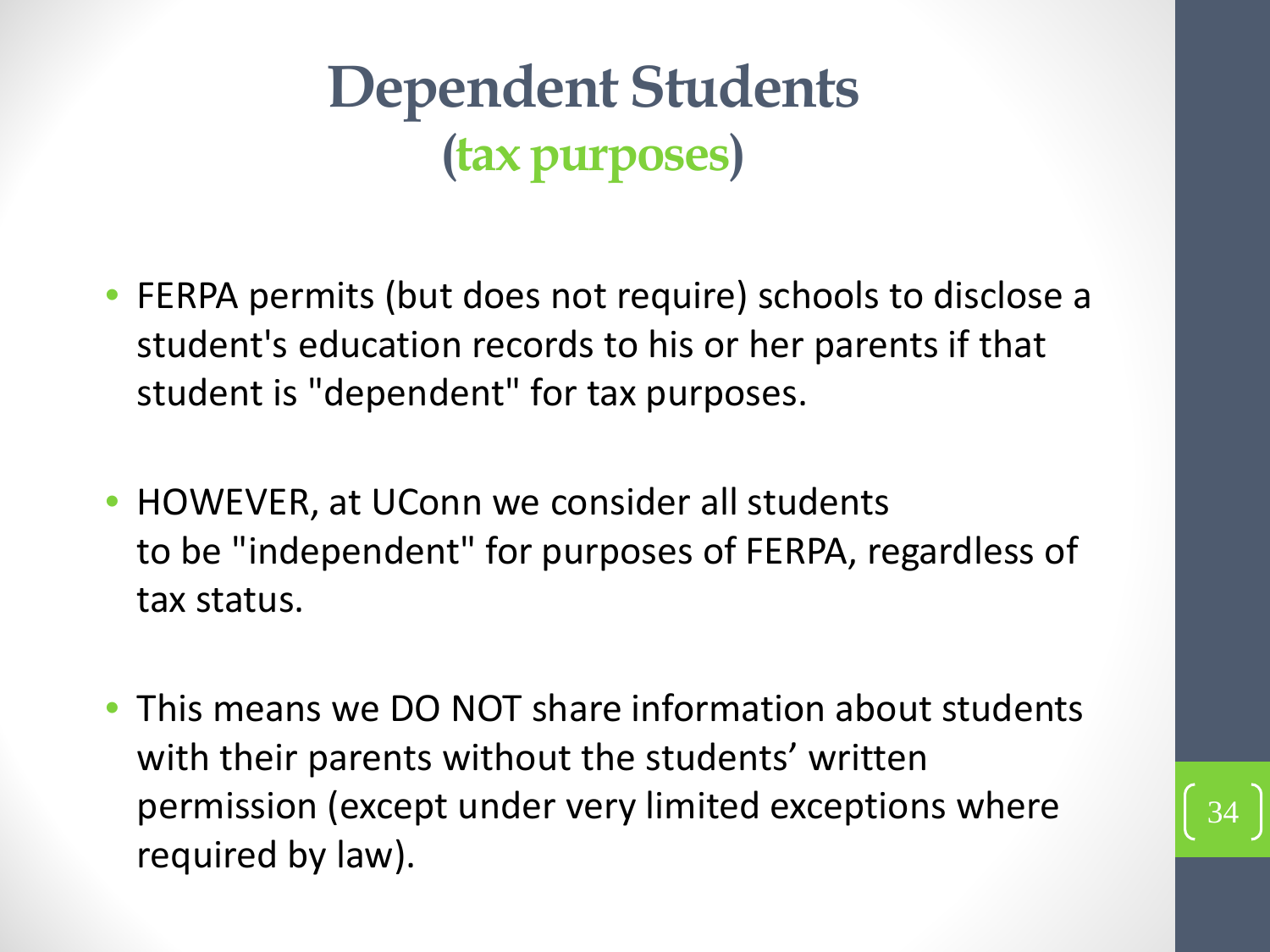### **What about Employers?**

• You cannot release information about a student to an employer (or potential employer) without the student's *Prior Written Consent*.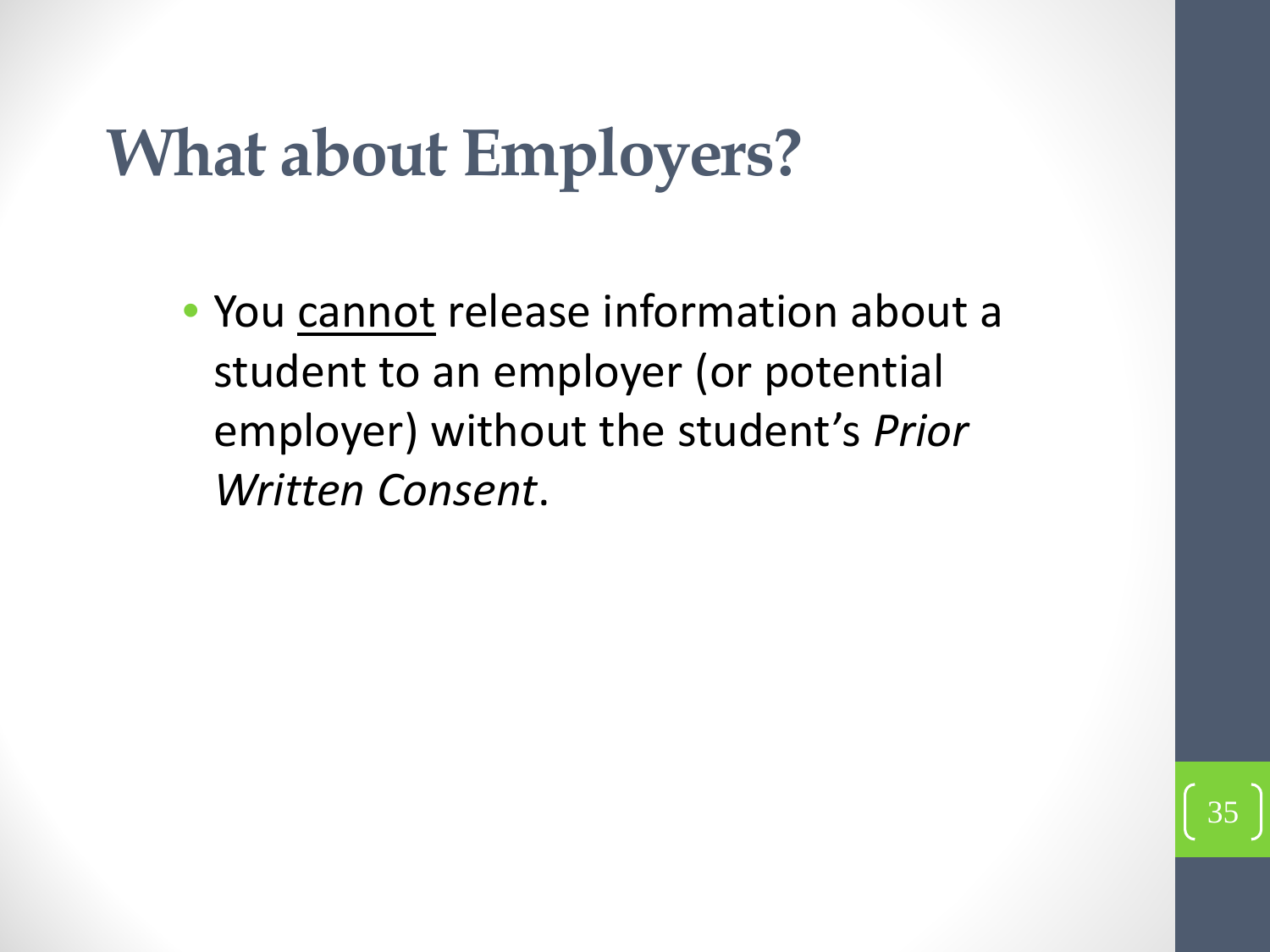#### What are *my* responsibilities related to FERPA?

- When am I permitted to access student information?
	- What is my role?
	- How much access do I have?
	- What should/shouldn't I look at even if I have access?
- When should *I* be the one to release information?
	- What is my role?
	- What can *I* share?
	- When should I refer the requester to another office?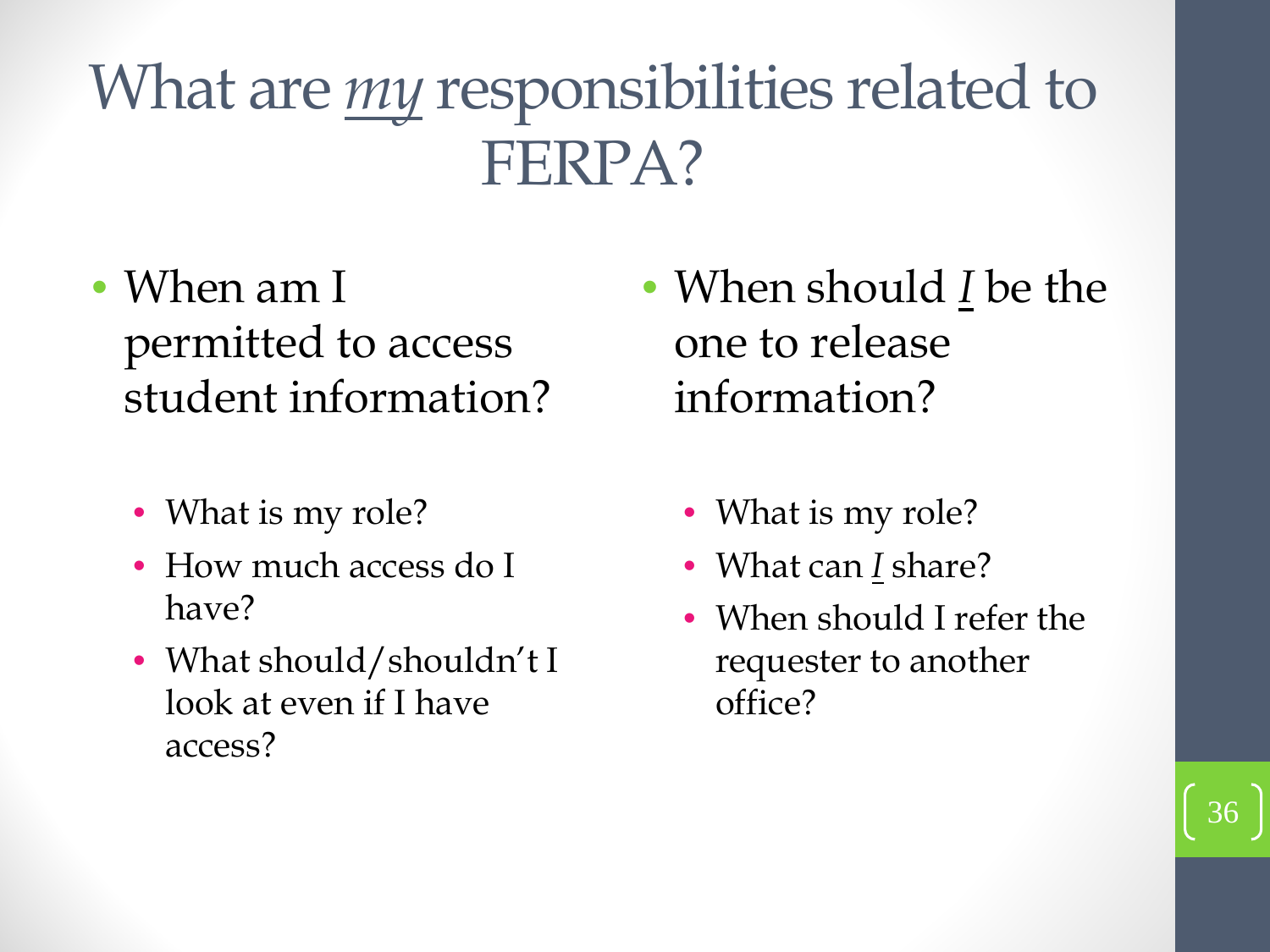#### Authentication !!!

FERPA requires us to use reasonable methods to verify and authenticate the identity of ANYONE to whom the institution discloses personally identifiable information from education records.

- Consider:
	- University email
	- Phone calls
	- Other University employees

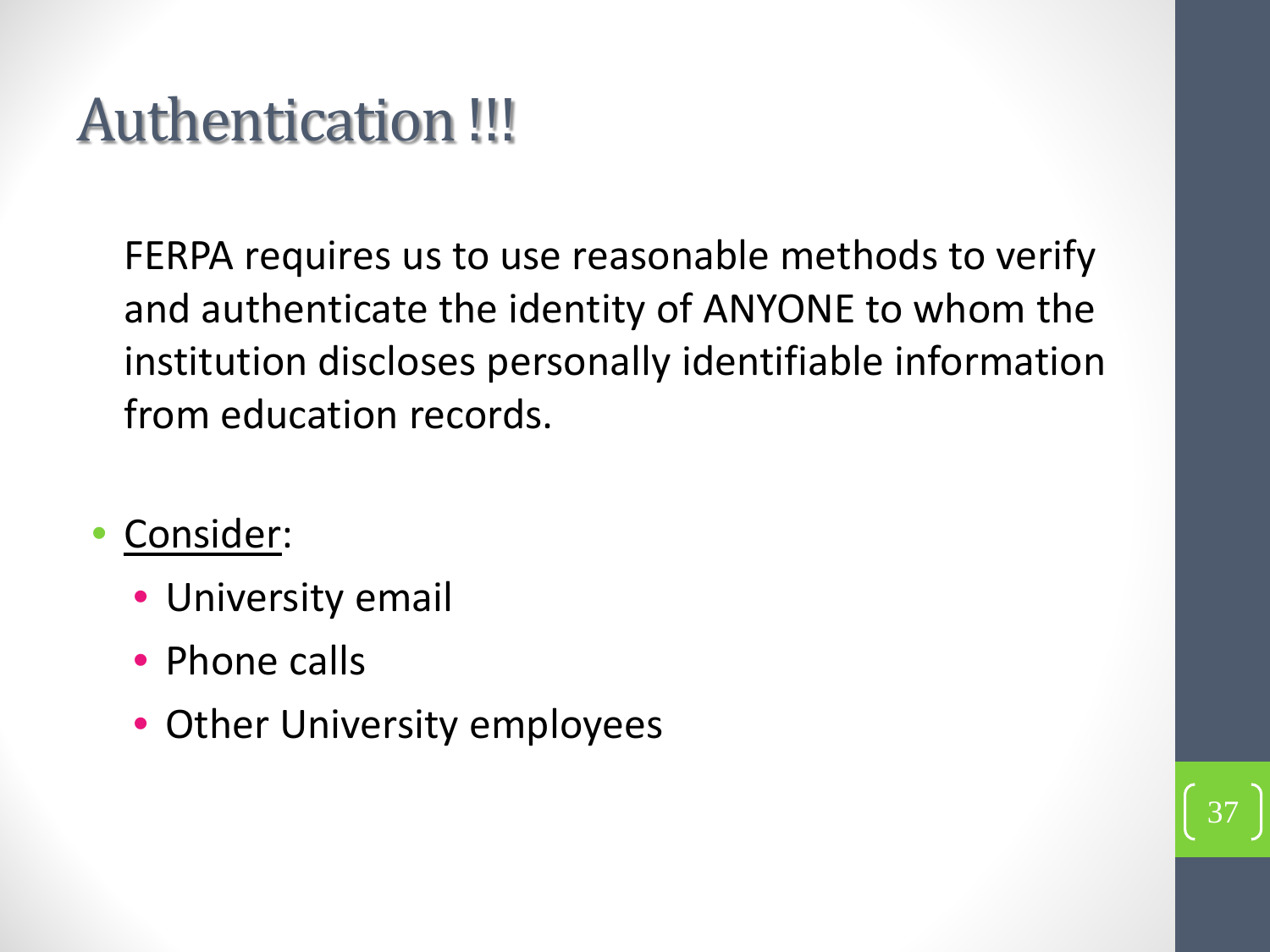#### **A Word About SSN's…**

Educational institutions may *NOT* use Social Security numbers, either alone or in combination with other data elements, *to help identify a student or the student's records.*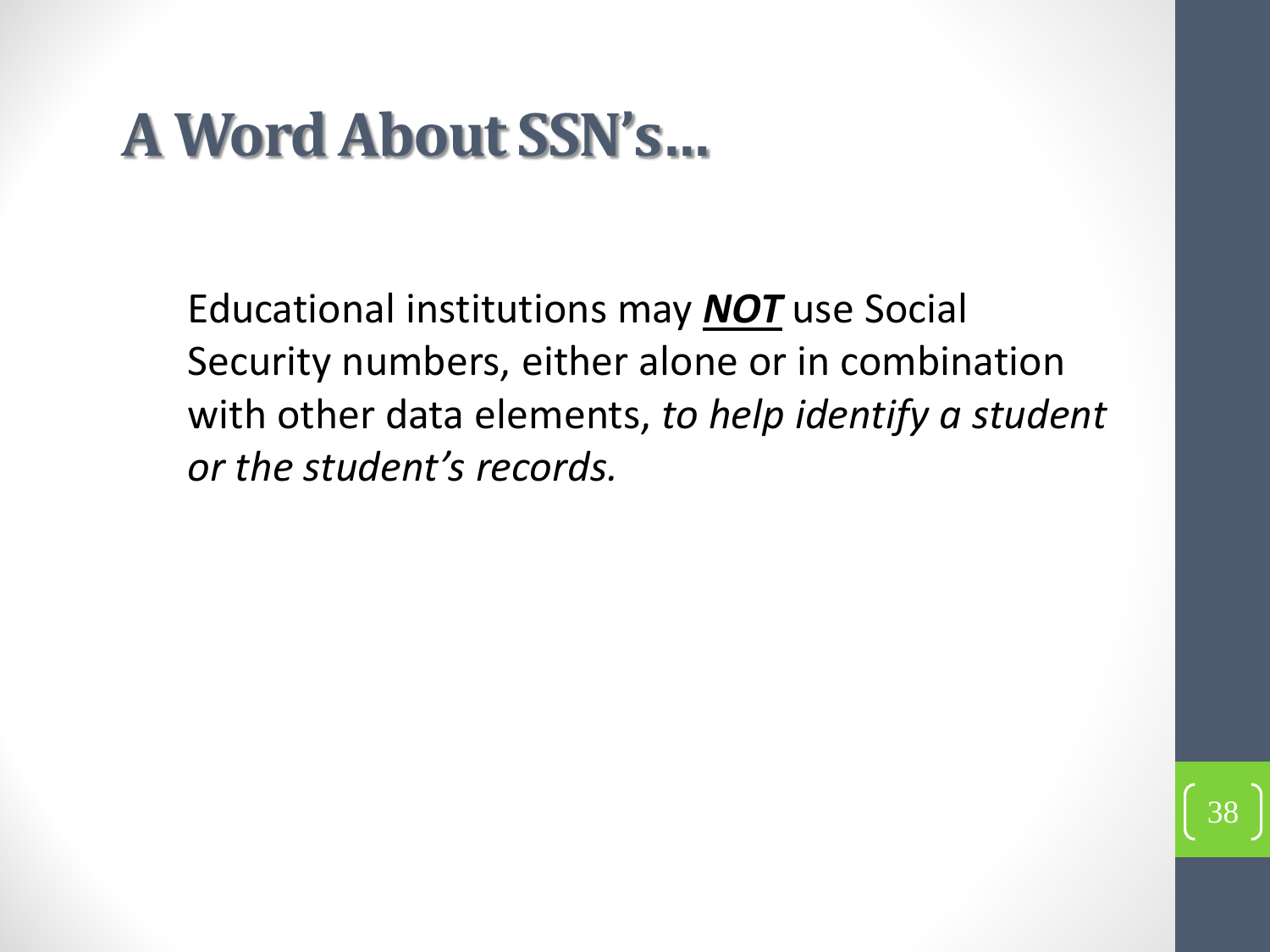## Guidelines for Faculty and **Staff**

- **DO NOT** release information for which you are not the record/data custodian.
- **DO** keep only those individual student records necessary for the fulfillment of your job responsibilities.
- **DO** make sure to properly dispose of education records that do not need to be maintained.
- **DO** keep a log of FERPA requests:
	- Under most circumstances, Record/Data Custodians are required to keep a log of education record provided to a 3rd party. The same state of the state of the state of the state of the state of the state of the state of the state of the state of the state of the state of the state of the state of the state of the state of the state of th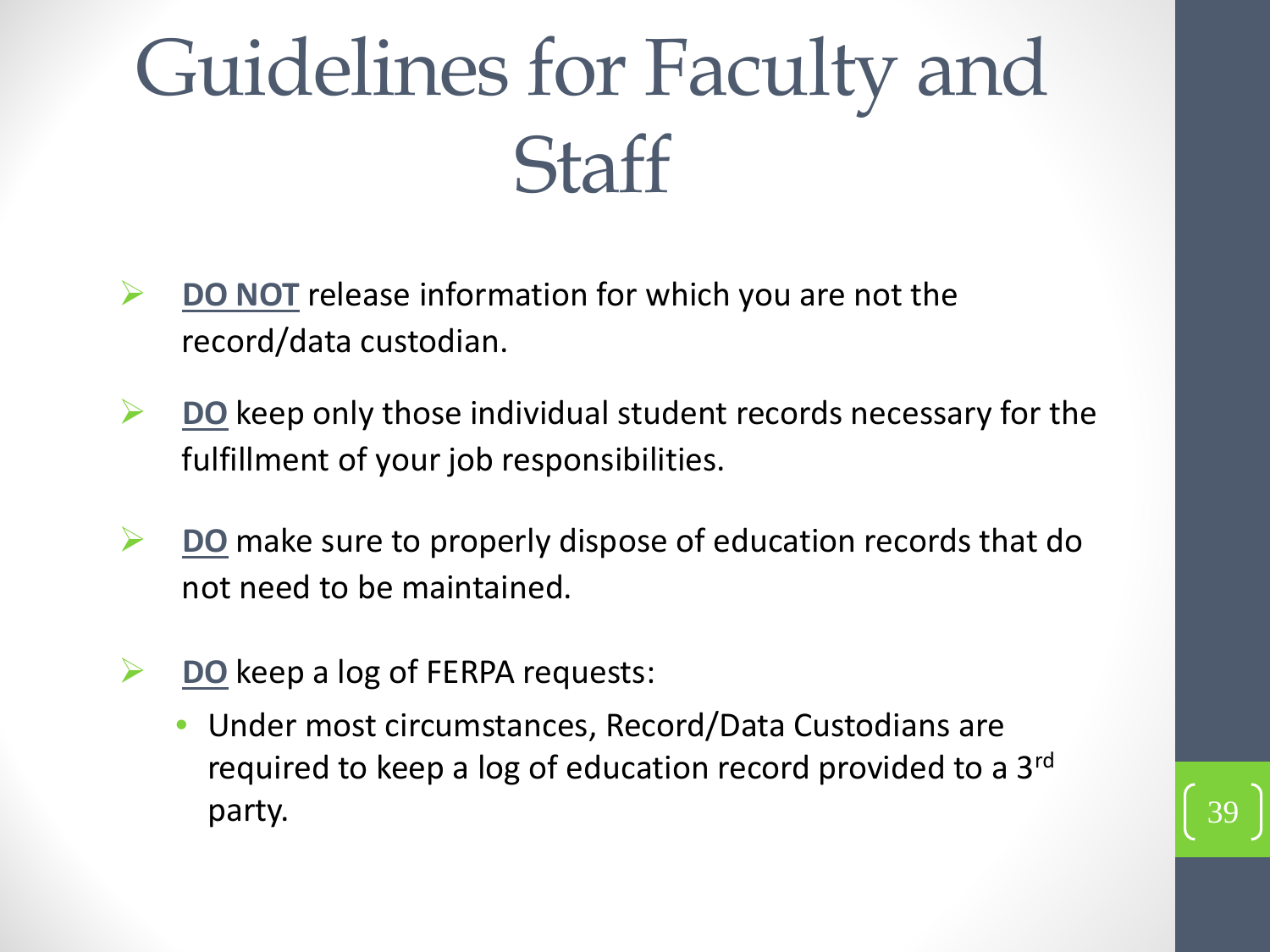## "When in Doubt, Don't Give it Out"

… instead seek advice or assistance.